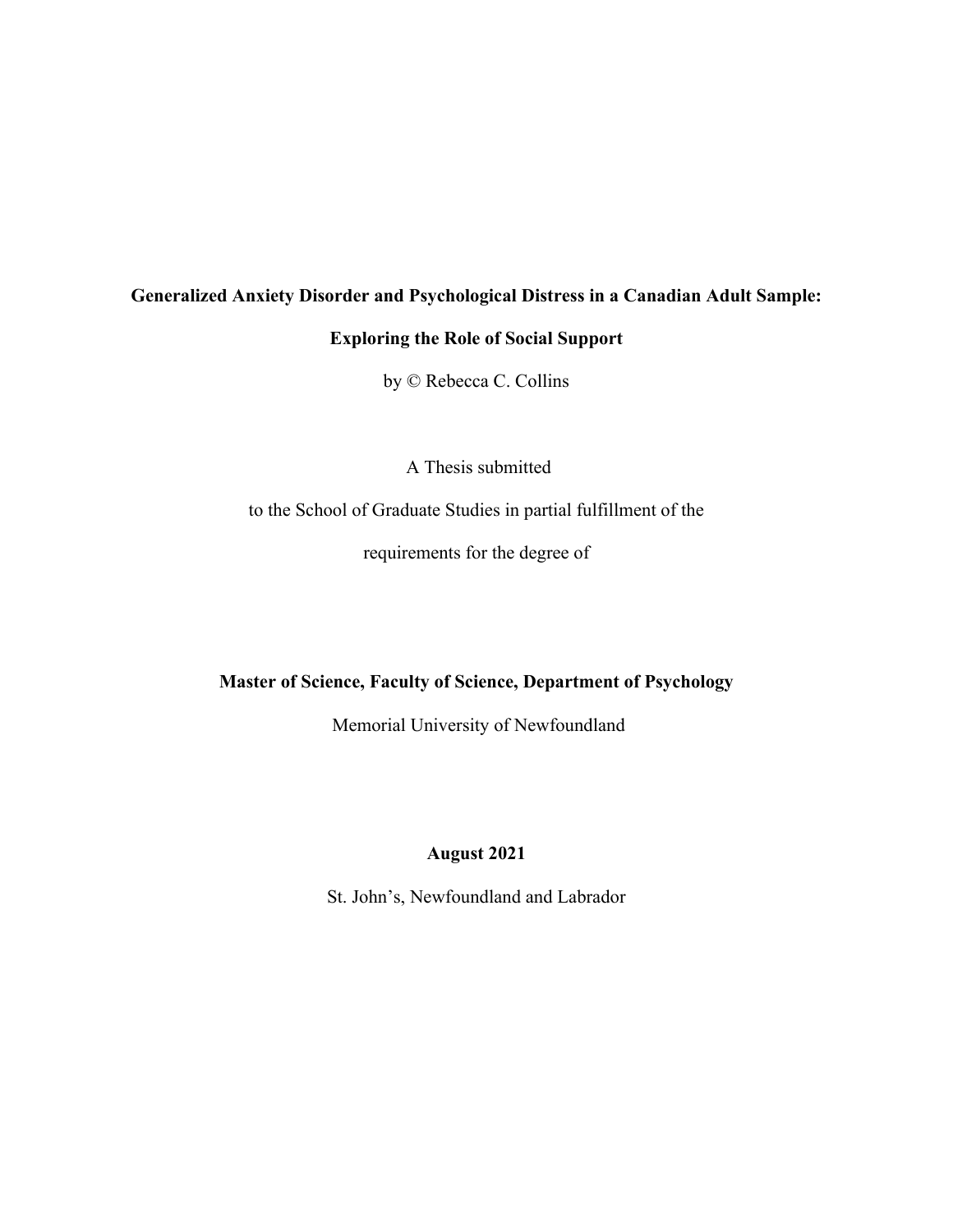#### **Abstract**

In the literature, there have been limited studies examining the relationship between social support and psychological distress in individuals with generalized anxiety disorder (GAD). Utilizing a sample of 1956, 25 to 64 year-old respondents from the Canadian Community Health Survey – Mental Health (CCHS-MH, 2012) who self-reported GAD diagnosed by a health care provider, the present study examined levels of social support (as measured by the Social Provisions Scale (SPS)), and psychological distress (as indicated by the Kessler Psychological Distress Scale (K10)), and explored the degree to which SPS subtypes predicted psychological distress in those with GAD overall, and men and women separately.

When compared with the general CCHS-MH sample, adults with GAD had significantly higher levels of psychological distress, and lower SPS levels overall, as well as for each subtype (i.e., guidance, reliable alliance, reassurance of worth, attachment, and social integration). Interestingly, comparisons between men and women with GAD revealed that while there was no difference in psychological distress, men scored significantly lower in overall SPS scores, as well as for each subtype.

When SPS subtypes were regressed onto psychological distress, social integration and income were both inversely associated for both men and women reporting GAD. Reassurance of worth predicted lower distress and reliable alliance predicted higher for men, while guidance predicted lower distress for women. Future directions and implications of the current findings are discussed.

*Keywords*: generalized anxiety disorder, social support, psychological distress, gender differences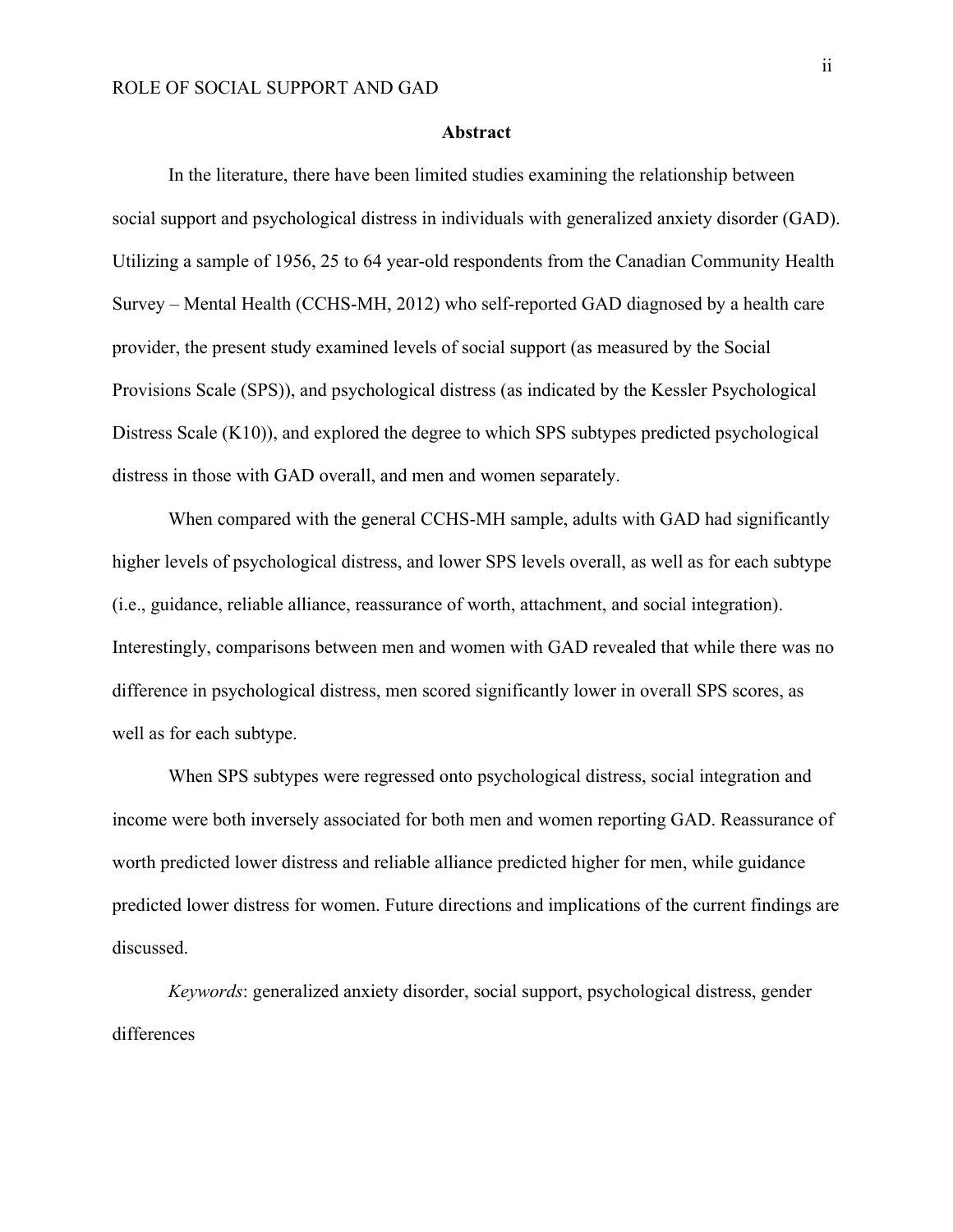### **Acknowledgements**

First and foremost, I would like to thank my supervisor Dr. Ken Fowler for his continued guidance, understanding and support throughout the past three years. I am very thankful for his feedback and time. Thank you for being a wonderful supervisor.

I would like to thank my internal committee members, Dr. Jacqueline Hesson and Dr. Pamela Button for their feedback and help throughout my thesis. Your guidance and feedback helped me immensely throughout this process.

I would like to thank my parents and sister for their unconditional support throughout this program, as well as a special friend, Weyam. I would also like to thank classmates and friends that have helped me in any way during this program, especially Kayla and Louise. I am so forever grateful for your kindness and support.

Lastly, I would like to thank Dr. Emily Fawcett from the Student Wellness and Counselling Centre at Memorial University. I would not have been as successful throughout this degree if it were not for your guidance and support.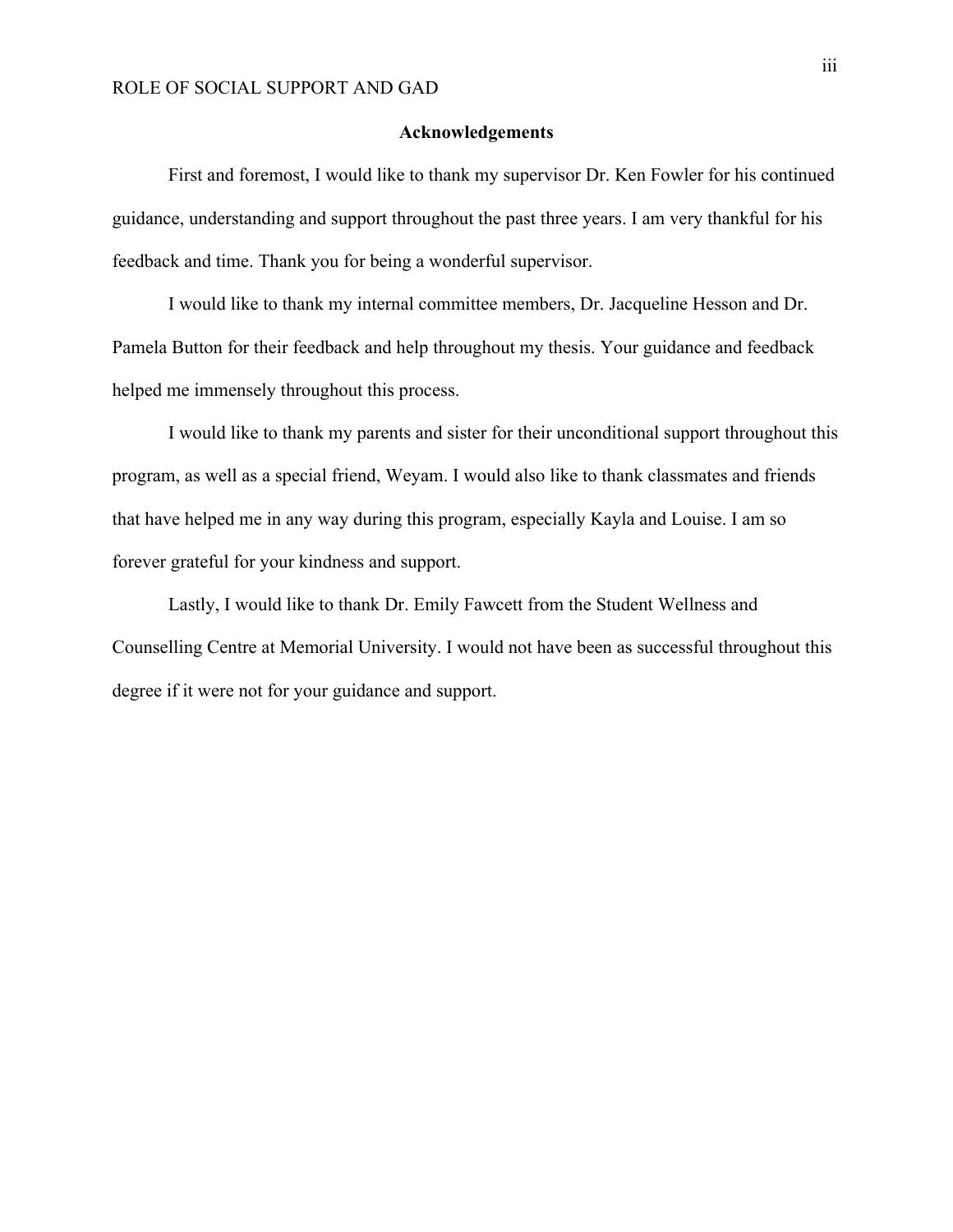# **Table of Contents**

| Page |
|------|
|      |
|      |
|      |
|      |
|      |
|      |
|      |
|      |
|      |
|      |
|      |
|      |
|      |
|      |
|      |
|      |
|      |
|      |
|      |
|      |
|      |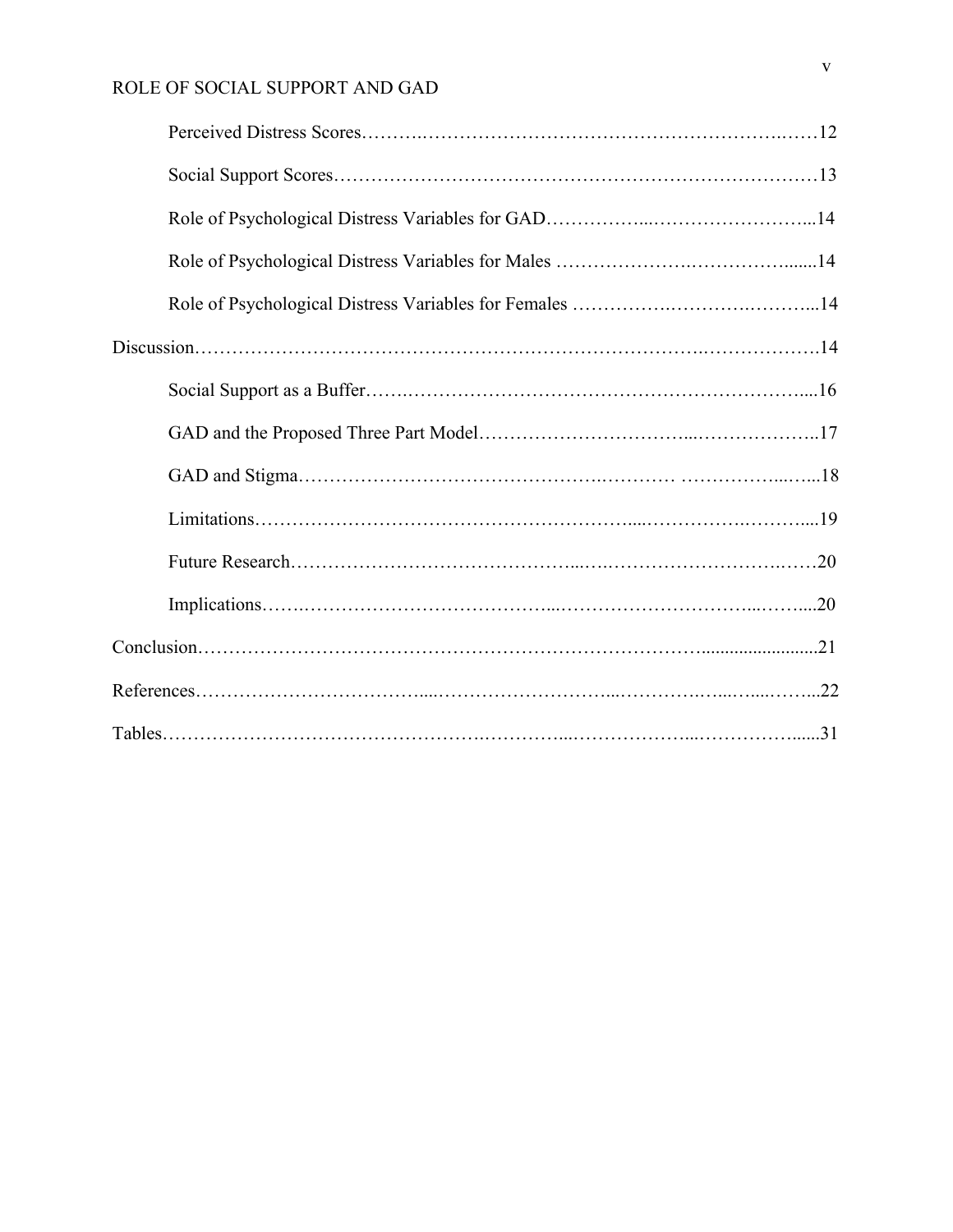# **List of Tables**

| <i>Table 1.</i> Means for Social Support, Subtypes of Support, and Psychological Distress | 31 |
|-------------------------------------------------------------------------------------------|----|
| Between Individuals with GAD and Those in the Overall CCHS Sample.                        |    |
| Table 2. Means for Social Support, Subtypes of Support, and Psychological Distress        | 32 |
| Between Males and Females with GAD.                                                       |    |
| Table 3. Summary of Stepwise Regression Analysis for Variables Predicting                 | 33 |
| Psychological Distress for the GAD Sample.                                                |    |
| Table 4. Summary of Stepwise Regression Analysis for Variables Predicting                 | 34 |
| Psychological Distress in Males with GAD.                                                 |    |
| Table 5. Summary of Stepwise Regression Analysis for Variables Predicting                 | 35 |
| Psychological Distress in Females with GAD.                                               |    |
|                                                                                           |    |

Page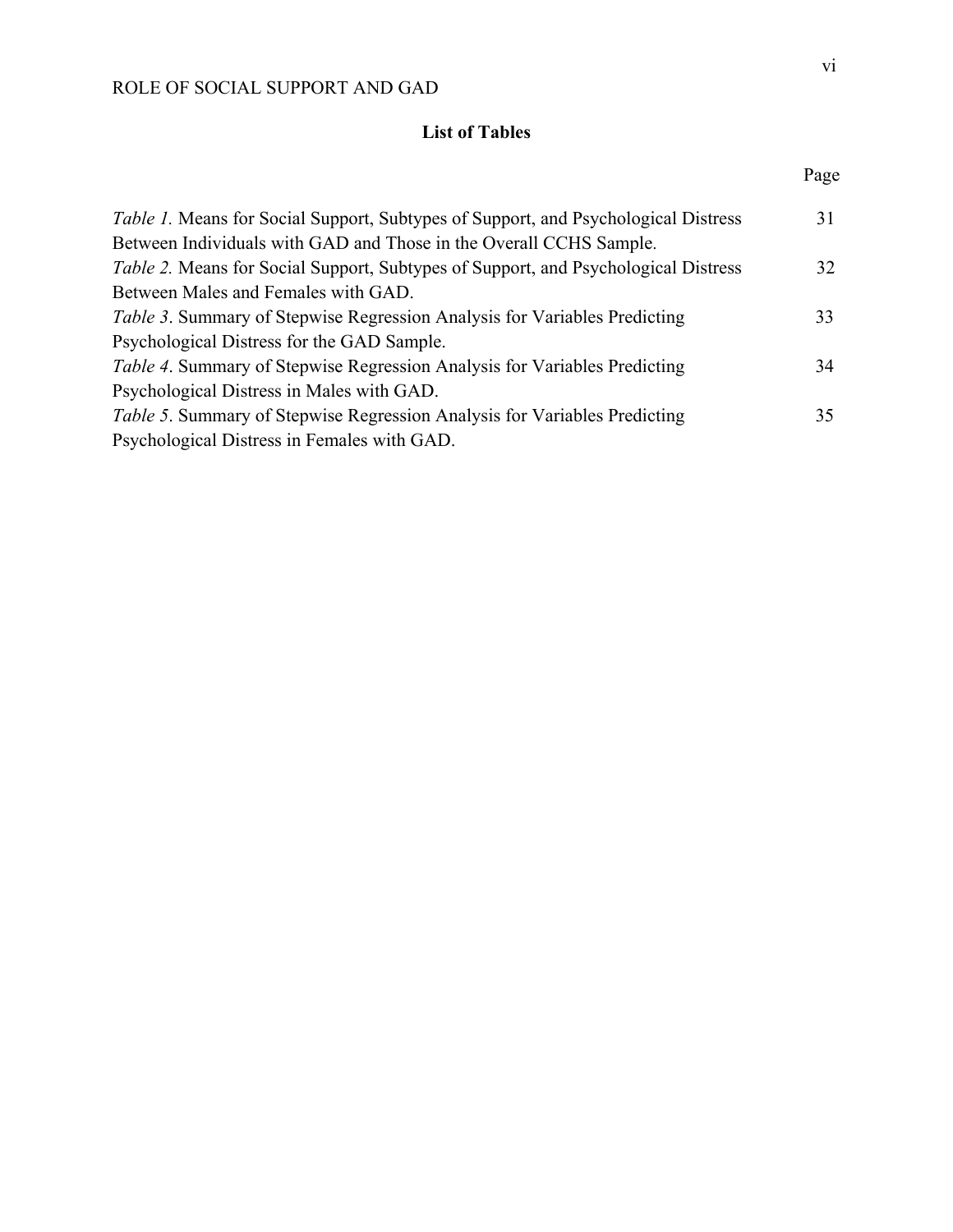# **Generalized Anxiety Disorder and Psychological Distress in a Canadian Adult Sample: Exploring the Role of Social Support**

Generalized anxiety disorder (GAD) is the most reported anxiety disorder in primary care settings (Davidson et al., 2010) with a lifetime prevalence estimated to be between 2.4-5.7% (Bereza et al., 2009), and an average age of onset of 26.6 years (McLean, et al., 2011). GAD symptoms tend to persist six months or more, may involve restlessness, fatigue, difficulty concentrating, irritability, muscle tension and sleep disturbances, and are typically paired with excessive anxiety and worry that is out of proportion in intensity and duration to the actual threat involved (American Psychiatric Association, 2013). Individuals living with anxiety disorders such as GAD are also more likely to suffer a poorer quality of life (QOL), and experience problems with social interactions, increased somatic symptoms, and a poor mental health status (Olatunji et al., 2007).

Those with a GAD diagnosis often do not initially seek out mental health services, but rather a primary practitioner for somatic symptoms such as indigestion, muscle tension, fatigue, and irritability (Allgulander, 2012). In addition, the cognitive dysfunction and somatic complications due to the anxiety may also cause impairments in working, leisure, and relationships. Sufferers may also experience distortions in perceptions of risk, and threats to themselves and those close to them (Allgulander, 2012). For instance, individuals with GAD may ruminate over past failures and endure strong feelings of guilt or worry unnecessarily about tragedies that may occur (Allgulander, 2012). The etiology of GAD is not known. However, there have been suggestions as to why GAD exists. It is thought to be an interplay between genetics, environmental factors (childhood experiences, somatic disorders, alcohol and substance use and stress in life (Preti et al., 2021)).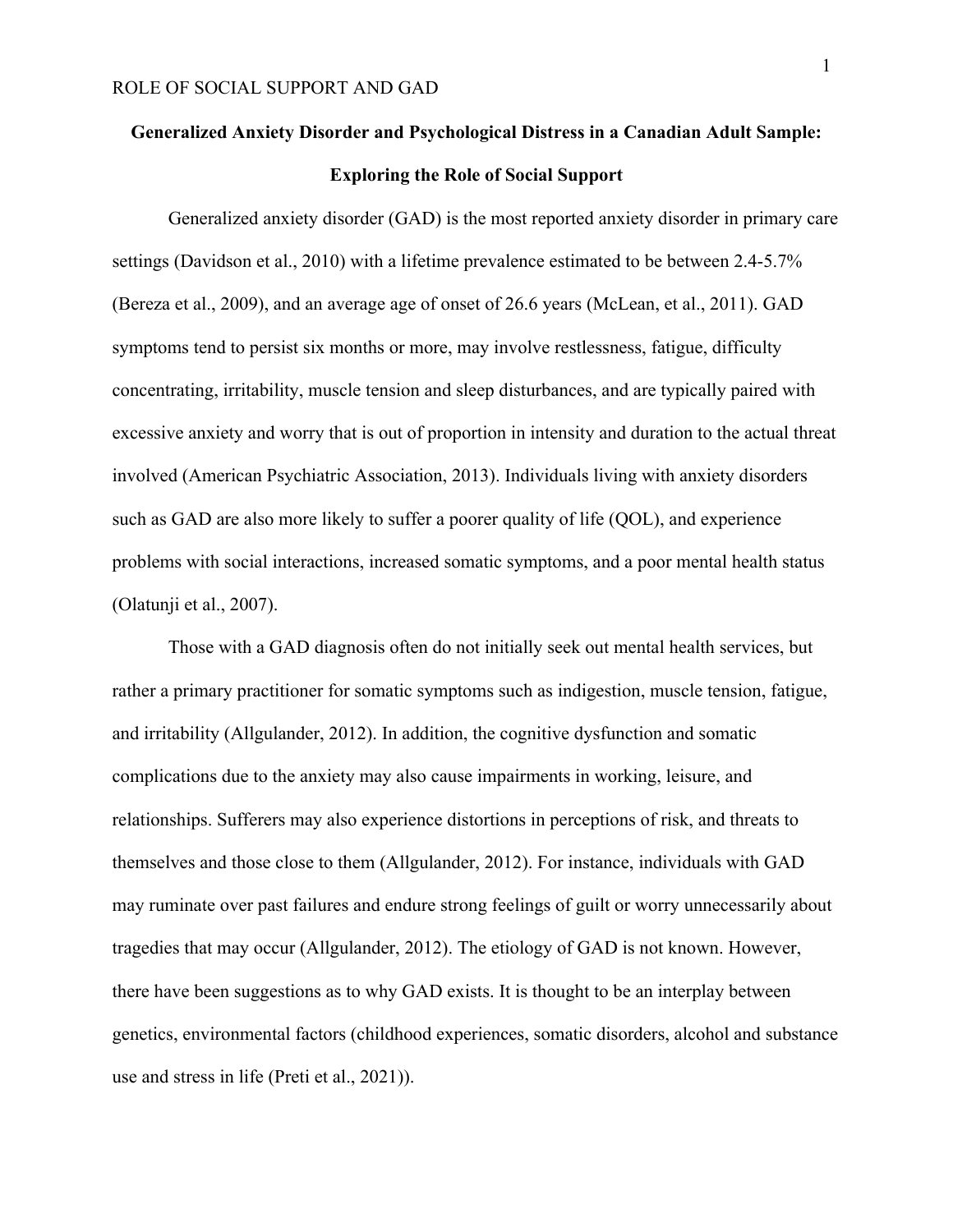# **GAD and Comorbid Conditions**

Having comorbid conditions make the complexity of treatment and functioning harder for the individual. Comorbidities are other health conditions a person has in conjunction with the condition at hand (Valderas et al., 2009). A diagnosis of GAD or Major Depressive Disorder (MDD) carries much burden and distress and having comorbid conditions has been found to further decrease a person's QOL (Preti et al., 2021). Treatment is more difficult, and having these conditions increases the potential of serious complications such as increased risk for suicide (Bomyea et al, 2013; Reinhold et al., 2011) or increased dependency on alcohol and selfmedicating (Culpepper, 2004).

According to the National Comorbidity Survey, 17% of individuals with GAD also have a diagnosis of bipolar disorder (BD; Simon, 2009), where it has been reported that twice as many individuals had at least one suicide attempt, compared to individuals without comorbid BD (Simon, 2009). The National Epidemiologic Survey on Alcohol and Related Conditions has suggested that a 12-month substance use disorder is also more likely to occur when one has a diagnosis of GAD (Simon, 2009; Compton et al., 2007). Further, a longitudinal study of anxiety disorders in primary care settings included 539 primary care patients who were recruited from doctors' offices and medical clinics. There were 15 offices in which data was collected, with 5 being in rural locations and 10 being in urban or suburban areas. Three quarters of the individuals were female, and the average age of the participants was 39.1 years. It was found that 36% of people with GAD also had another anxiety disorder (Rodriguez et al., 2004).

People with comorbid conditions are known to have worse health outcomes and more clinical treatment (Valderas et al., 2009). Having comorbid conditions with GAD make diagnosis and treatment more complex (Simon, 2009). Hoffman and colleagues (2008), in addition, found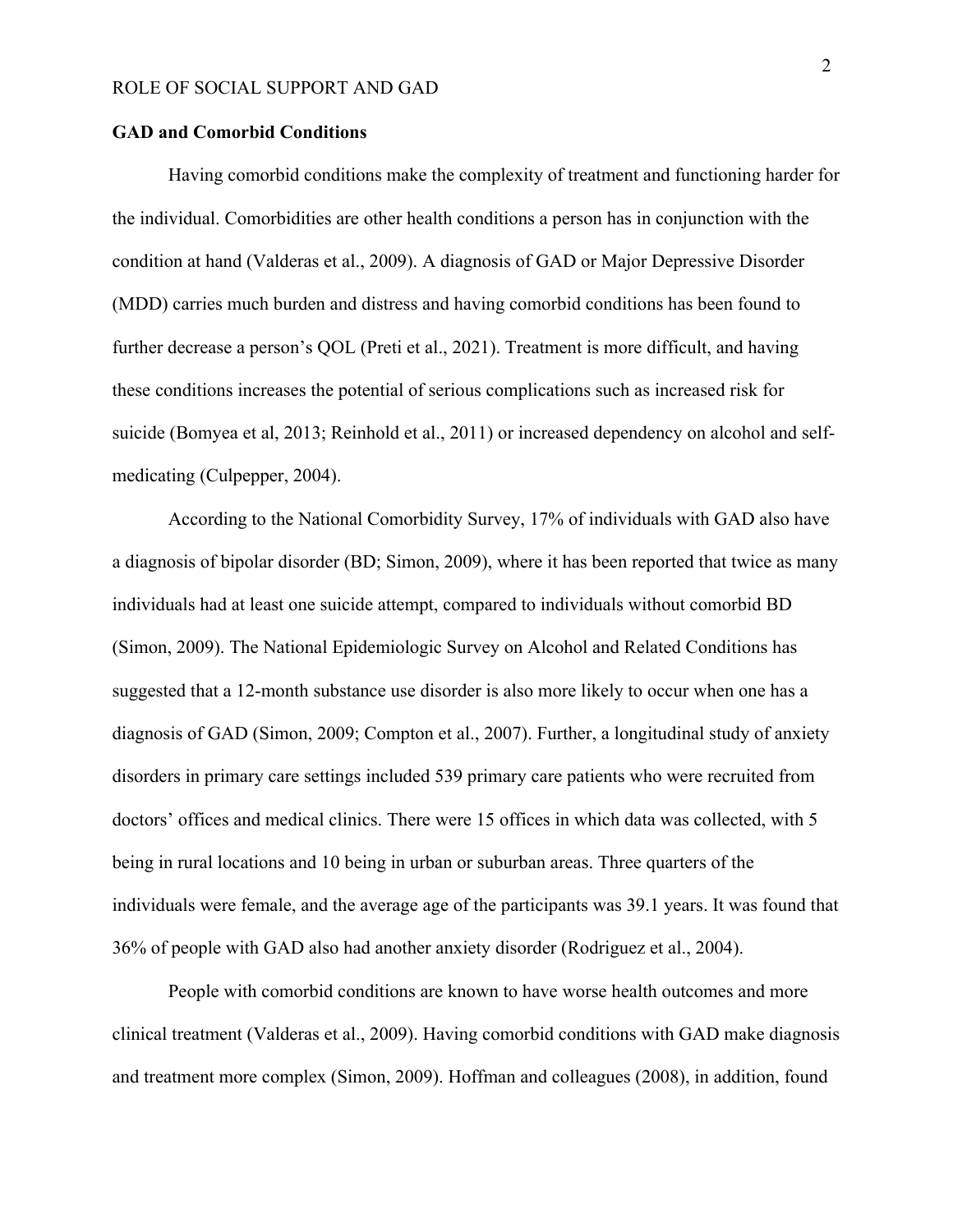that approximately 92% of individuals with DSM-IV GAD had another psychiatric illness including mood disorders (Simon, 2009). Similarly, the National Comorbidity Survey reported that 67% of individuals with GAD have MDD, while another study that followed individuals to the age of 32 found that 72% of individuals with a lifetime diagnosis of GAD also had a lifetime diagnosis of MDD (Moffitt et al., 2007; Simon, 2009). Wittchen and colleagues (2002) also found that when they defined impairment as missing at least one day of work within a month, 68% of individuals with GAD or MDD had impairment, and when analyzing comorbid GAD and MDD, the researchers found that 81% of individuals suffered from impairments (Simon, 2009; Wittchen et al., 2002).

Due to symptoms and likely comorbidities, individuals with GAD can certainly have daily functioning difficulties. For example, physiological symptoms associated with GAD, such as muscle tension and sleep disturbance, slow down one's ability to effectively carry out tasks and expel unnecessary energy (American Psychiatric Association, 2013). In addition to vitality level, whereby many experience similar role impairment as individuals with chronic health conditions such as diabetes, arthritis, and autoimmune disease (Allgulander, 2012), individuals with GAD also report dissatisfaction with family dynamics and emotional management (Hoffman et al., 2008).

#### **GAD and Gender**

It can be seen on a dimension of internalizing (mood and anxiety)-externalizing (antisocial and substance use) that people with mental health conditions, such as GAD can fit on such a continuum, with males and females usually at opposite ends (Eaton et al., 2012). In terms of gender, it has been generally proposed that males and females tend to differ in terms of the type of mental health issues in that women have a higher frequency of internalizing disorders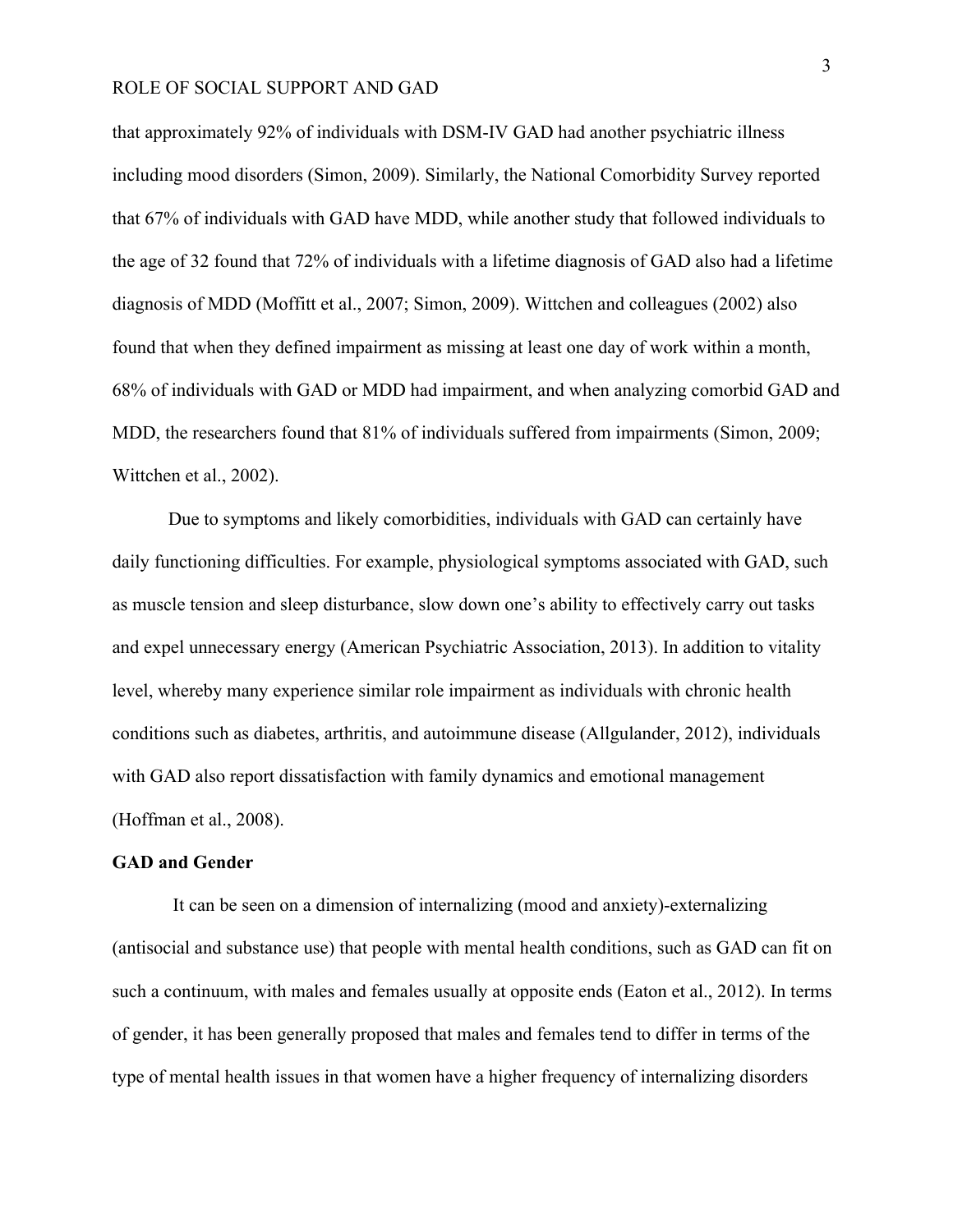such as anxiety and depression, whereas males tend to experience externalizing disorders such as substance abuse (e.g., Eaton et al., 2012). Specific to GAD, McLean and colleagues (2011) found that when dealing with an anxiety disorder, men were more likely to have substance use disorders. Other studies suggest that women tend to ruminate more frequently, which further suggests that they suffer from internalizing disorders and tend to have issues with emotion regulation (Tamres, et al., 2002; Nolen-Hoeksema, 2012; Nolen-Hoeksema & Aldao, 2011). It is therefore pertinent for professionals designing mental health service interventions to be aware that the effective treatment of GAD may be gender specific.

In terms of prevalence, it has been observed that women tend to suffer from anxiety disorders more frequently than men, and that the symptoms can be particularly more difficult to manage (McLean et al., 2011; Angst & Dobler-Mikola, 1985; Bruce et al., 2005; Regier et al., 1990). Specifically, compared to men with an anxiety disorder, women report significantly more ER, urgent care, and doctor visits (McLean et al., 2011), and are also more likely than men to have a comorbid condition (i.e., 44.8% vs. 34.2%; McLean et al., 2011).

#### **GAD Treatment**

Since experiencing a comorbid disorder with GAD can increase a person's risk for impairment, disability, and suicidality (Simon, 2009), it is likely that such individuals require more than one type of treatment, including cognitive and biological approaches (Borkovec & Ruscio, 2001). CBT is a commonly used therapeutic intervention for GAD that has been effective in decreasing associated psychopathology (Borkovec & Ruscio, 2001). It typically follows a 4-step process in which the clinician will analyze how an individual might be perceiving and/or predicting, determine whether such perceptions are based on reality, and where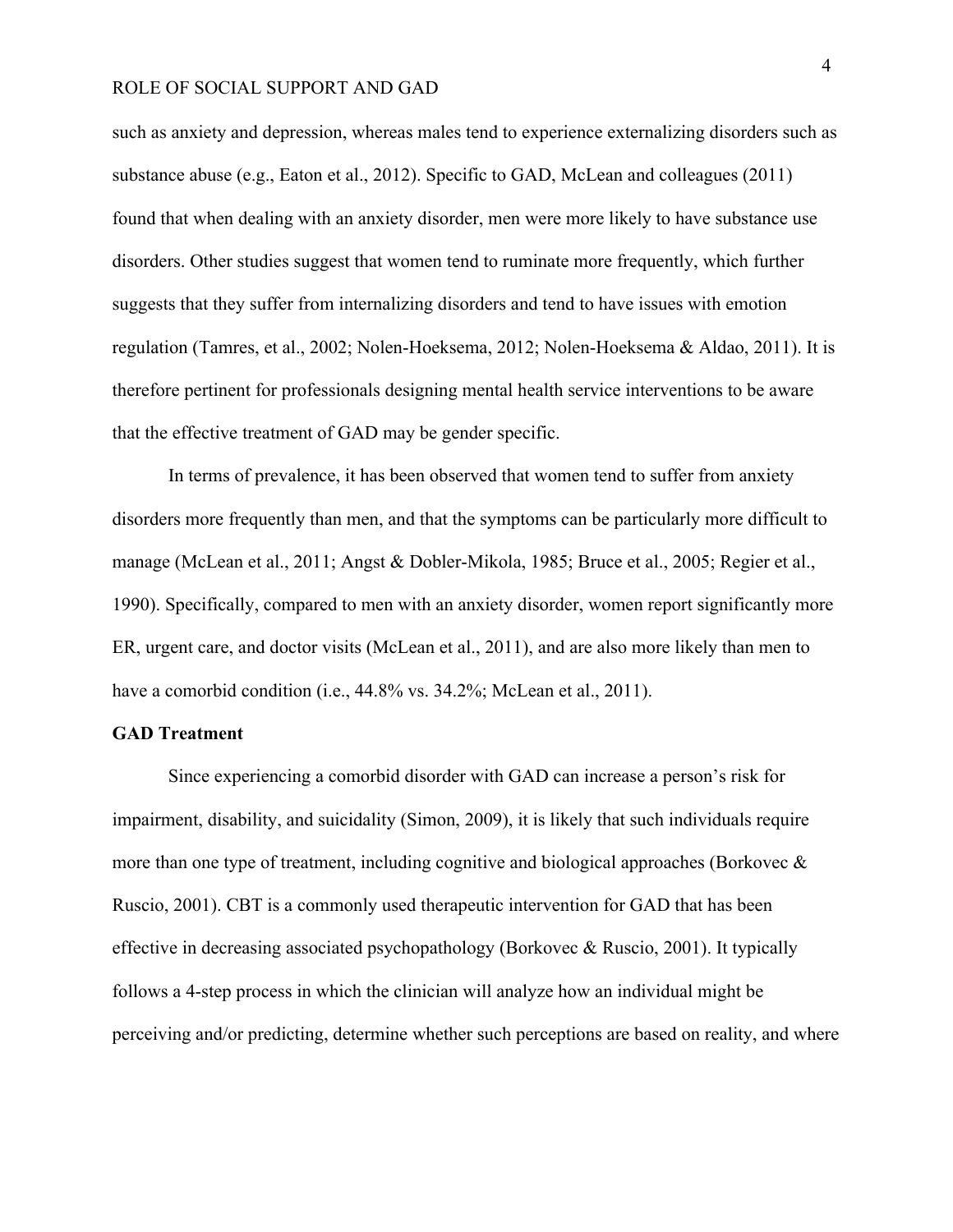appropriate, aid in the development of more accurate cognitions when anxiety is experienced (Borkovec & Ruscio, 2001).

Another type of therapy used to treat GAD is integrative therapy. Although CBT has been very effective for individuals struggling with GAD, CBT does not sufficiently follow ways to help individuals with emotional avoidance and interpersonal issues (Newman, 2008). This integrative therapy helps to address this issue. A study by Newman and colleagues (2008) set out to see if integrating CBT with techniques addressing emotional avoidance and interpersonal problems would help individuals with GAD. One group had 14 sessions of CBT plus interpersonal emotional processing therapy and one group had 14 sessions of CBT plus supportive listening. It was found that integrative therapy helped lessen GAD symptoms for up to a year (Newman, 2008).

Pharmacological treatments have also been effective for treating individuals with GAD with up to a 50% therapeutic response (Reinhold et al., 2011). Selective Serotonin Reuptake Inhibitors (SSRIs) and Serotonin-Norepinephrine Reuptake Inhibitors (SNRIs) have been found to be particularly effective pharmacological interventions (Reinhold et al., 2011). Both of these types of drugs have been found to promote their antidepressant and anxiolytic effect by inhibiting the reuptake of the neurotransmitter serotonin and/or norepinephrine at the synaptic cleft. SSRIs have been shown their positive effects in many randomized controlled studies. For short-term and long-term use, SSRIs are deemed as first-line medications for GAD. The significant positive effects have been shown in various studies, one being a study by Pollack and colleagues, 2001. Paroxetine was used for an 8-week trial to treat GAD and it was found at the 8 week mark that there was a greater than 70% response rate among those given the drug, whereas there was only a 40% response rate when given a placebo (Pollack et al., 2001).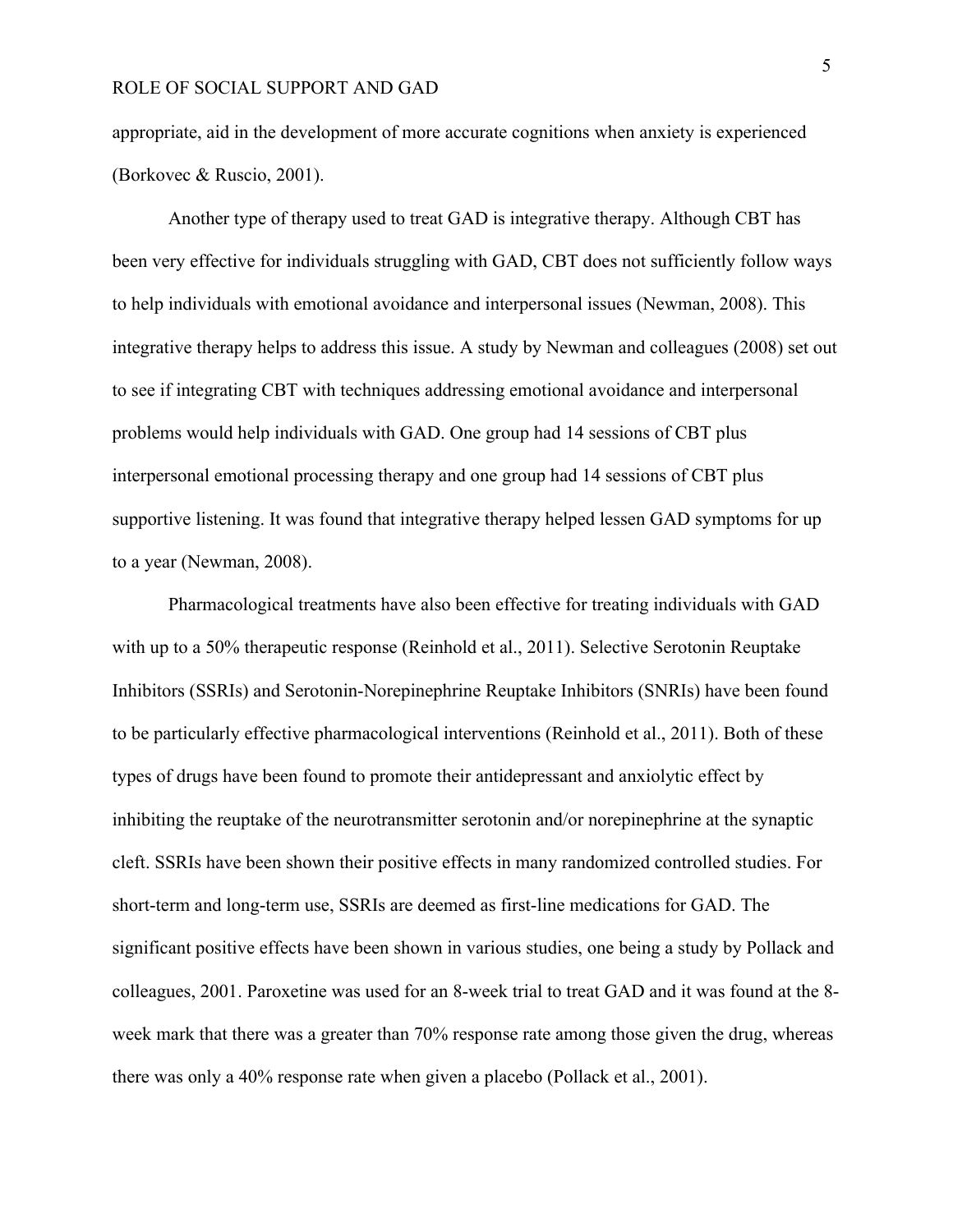While GAD symptoms may fluctuate over one's lifetime, the chance of full remission is low, resulting in persistent burden for the sufferer, the health system and society in general **(**Wittchen, 2002; Allgulander, 2012**).** In particular, individuals with GAD often overuse primary care services which may be costly to society in terms of frequent visits and increased wait times. There is also the high likelihood of distress to the individual because they are not receiving proper treatment for their condition (Wittchen, 2002; Allgulander, 2012).

#### **GAD and Social Support**

Individuals struggling with GAD can experience high levels of psychological distress (Vasiliadis et al., 2015; Kessler et al., 2002) which have also been highly correlated with other negative consequences such as low income (Caron  $\&$  Liu, 2011), and increased health care system burden (Bereza et al., 2009). While these consequences place individuals in difficult situations, research contends that individuals with GAD can benefit from social support which can promote, for instance, self-esteem and the strengthening of coping mechanisms which can serve to lower psychological distress (Sangalang & Gee, 2012).

Social support is defined as the perceived or actual support from others including feeling loved and cared for, a sense of belonging, and available assistance (e.g., Fowler et al., 2013). It has been suggested that social support may help reduce psychological distress via two primary ways, i.e., main effects and stress buffering (Cohen & Wills, 1985; Hartley & Coffee, 2019). The main effects hypothesis of social support suggests that regardless of levels of stress, individuals with more social support report better mental health status than those with lower levels of support. However, the stress buffering hypothesis suggests that social support acts to help improve mental health status by buffering against the effects of stress primarily when it occurs (Hartley & Coffee, 2019). As stated, stress seems to be mediated by social support in those with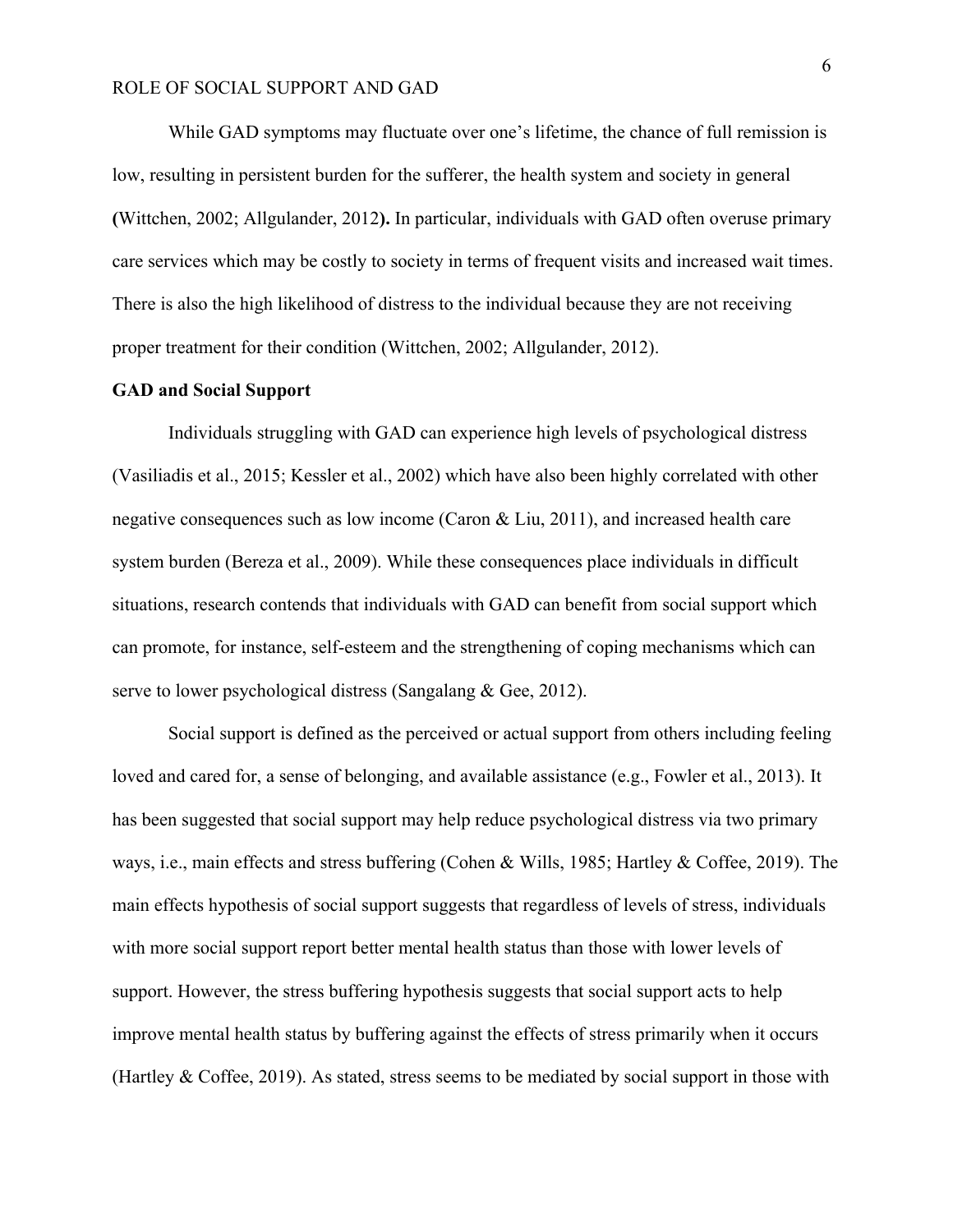a psychiatric condition, and they often endure higher levels of psychological distress than the general population (Sangalang & Gee, 2012).

Studying the role that social support has played in other mental health conditions such as mania (e.g., Walsh & Fowler, 2019), bipolar disorder (e.g., Warren et al., 2018) and depression (e.g., Fowler et al., 2013) can help provide more information about its potential benefit in treating GAD. In terms of Bipolar I (BD-I) and Bipolar II (BD-II), for instance, previous studies have observed that while sufferers tend to experience high levels of psychological distress and low levels of social support, an inverse relationship between these variables indicates the potential salutary impact of social support (Walsh & Fowler, 2019). Qualitatively, other studies suggest that individuals with a BD diagnosis can have difficulty confiding in others, discussing uncomfortable experiences, socializing at work, or having casual conversations (Romans & McPherson, 1992), and tend to not socialize well (Sierra et al., 2005). Moreover, individuals experiencing manic episodes often associated with BD tend to have difficulty in their overall functioning (Romans & McPherson, 1992), particularly as social activities may be riskier, with potentially severe consequences (Johnson & Jones, 2009 & Kim et al., 2009) resulting in social rejection and loneliness. Further, it is also less likely that they reach out for support due to social dysfunction (Badcock et al., 2015; Cutting & Murphy, 1990).

Despite the potential salutary impact that social networks and support can have, studies suggest that GAD sufferers may be relatively deficient, similar to findings involving those with BD (e.g., Warren et al., 2018). For instance, Cramer and colleagues (2005) demonstrated that when compared to healthy individuals, those with an anxiety disorder reported lower social interactions, and poorer quality of life. Similarly, Saris and colleagues (2017) found that when compared to other anxiety disorders, GAD was particularly indicative of high levels of social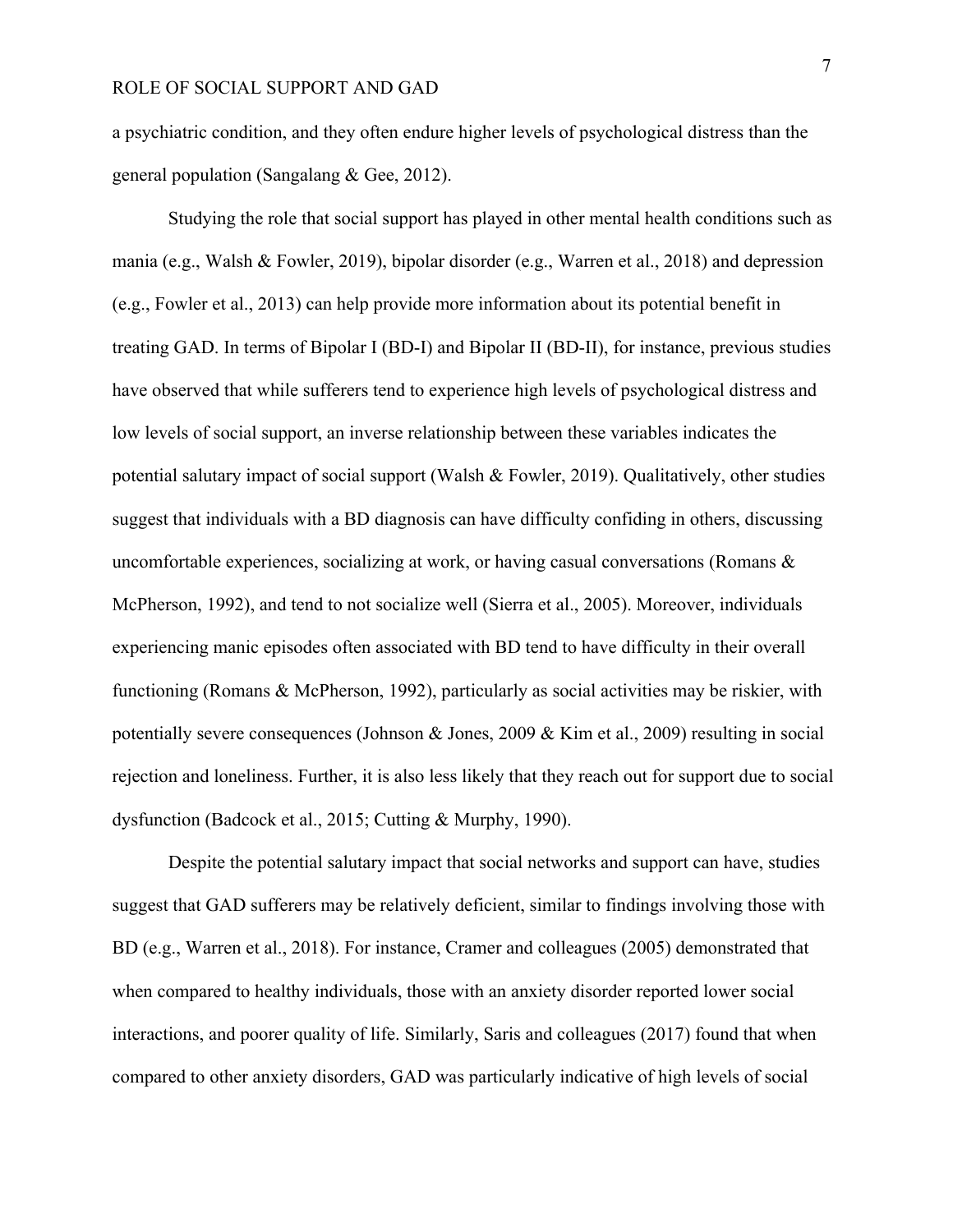dysfunction and impairment. Moreover, research contends that GAD sufferers are also more likely to report severe impairments in romantic relationships (e.g., Henning et al., 2007). Overall, it appears that not having the support from close friends and family puts an individual at an increased risk for clinical anxiety (Chou et al., 2011), and that such social relationship challenges may serve to exacerbate stress and worry (Henning et al., 2007).

## **The Current Study**

While there has been research in GAD relating to comorbidities, prevalence and symptomatology (Rodriguez et al., 2004; Simon, 2009), research exploring the influence of social support and its particular subtypes on psychological distress within the context of gender is nonexistent. The primary objectives of this study were to (1) establish mean levels of psychological distress and social support (overall and by each subtype) in a Canadian sample of men and women reporting a diagnosis of GAD, and compare them to an overall adult Canadian sample, (2) determine whether psychological distress and social support are comparable between GAD males and females, and (3) observe whether, and the degree to which social support subtypes predict psychological distress for the entire GAD sample, and for GAD males and females separately.

It was hypothesized that (1) men and women reporting a diagnosis of GAD would have significantly higher psychological distress levels, and have lower levels of social support (overall and each subtype) compared with the overall sample, (2) females reporting a diagnosis of GAD will report higher levels of psychological distress as per previous research (e.g., McLean et al., 2011; Angst & Dobler-Mikola, 1985; Bruce et al., 2005; Regier et al., 1990) , and 3) since previous research has not examined the types of social support used in this study in relation to psychological distress in adults reporting a GAD diagnosis, there were no predictions made in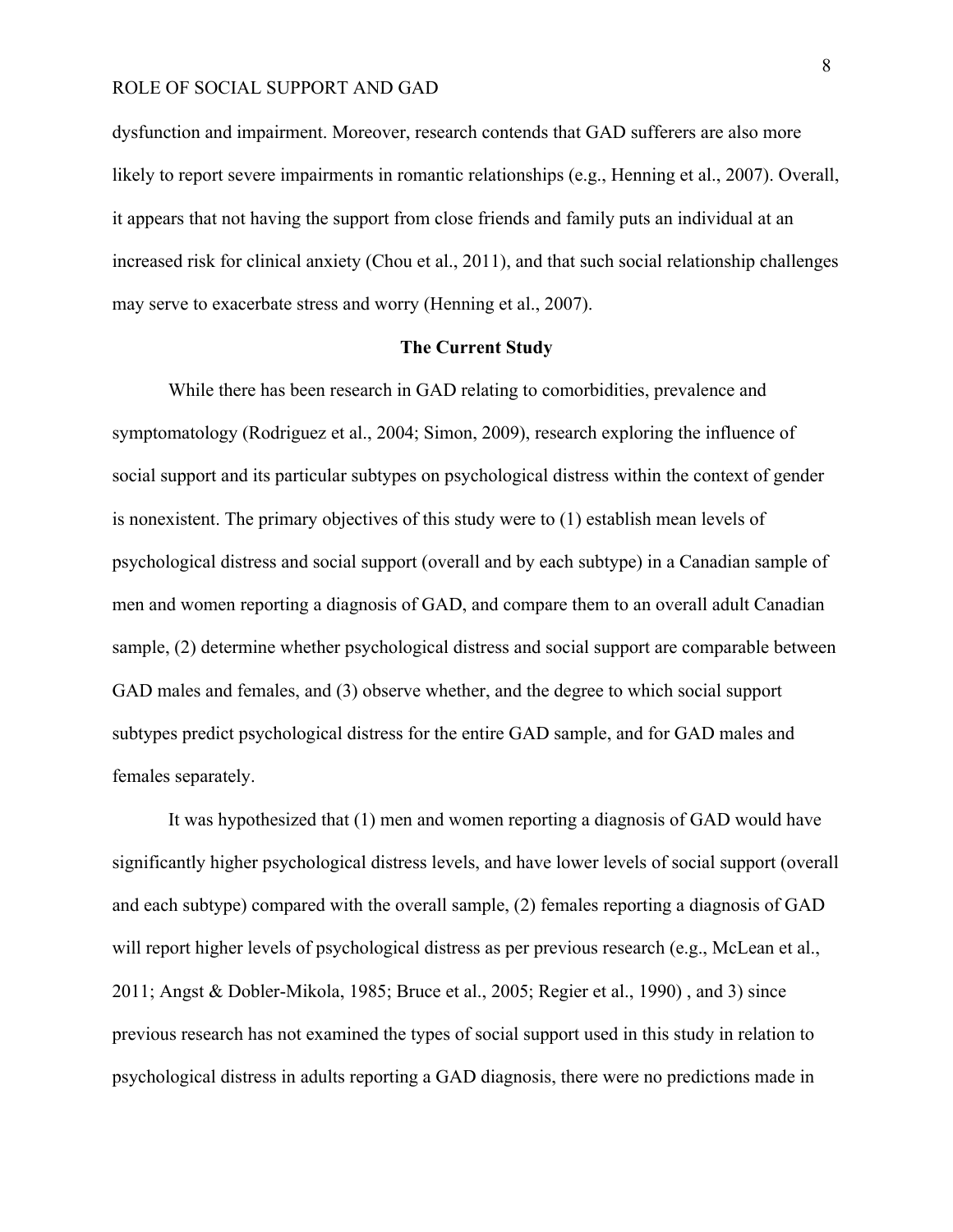terms of the types of social support that predict psychological distress in the entire GAD sample and between the male and female GAD sample.

## **Method**

## **Participants**

The participant data for this study were extracted from the Public Use Microdata File of the Canadian Community Health Survey- Mental Health 2012 (CCHS-MH; Statistics Canada, 2013), which is a national mental health survey. Statistics Canada collected these data between January 2012 and December 2012 and had a total of 25,113 respondents (68.9% response rate; Statistics Canada, 2013). Included in this survey are individuals 15 years of age or older that live in one of the ten provinces. Individuals that are institutionalized, full time members of the Canadian Forces, individuals living in the three territories and people living on reserves and other Indigenous settlements were excluded from the survey (represents around 3% of the target population; Statistics Canada, 2013).

#### **Data Collection**

The CCHS- Mental Health questions were administered using Computer Assisted Personal Interviewing (CAPI). Interviews were conducted mostly in person (87%) and the rest were done by phone. It was administered in a three-stage design. Specific clusters (geographical areas) were chosen, households were then chosen within these clusters and lastly, for each household one individual was randomly selected. No proxy interviews were allowed. This dataset in particular was chosen because it included reports of GAD, which was the illness of interest, while also having pertinent data on comorbid conditions. There is little to no research on psychological distress and social support in individuals with GAD. This data set helped to capture our findings as it has information on both. It was also used because there are gender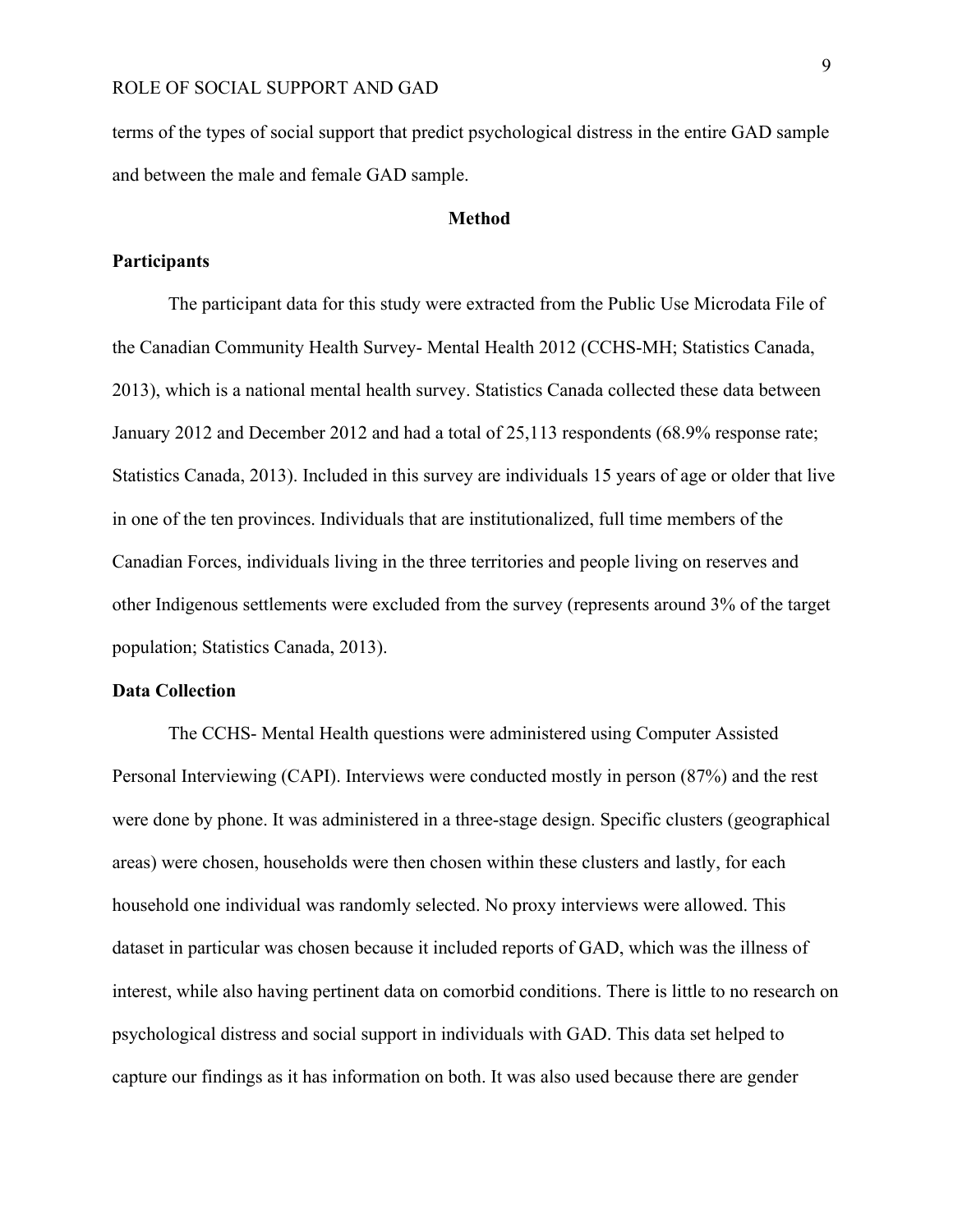differences, which was of particular interest because it is important to find differences between genders for future research and future treatment of individuals.

# **Weighting**

In order for the survey results to be representative of the general population, each participant in the final sample was given a survey weight, in which the weight assigned was based on how many people the individual represents in the entire population. The weighting phase calculated each person's sampling weight, which in turn reflects the number of people in the population that the respondent represents.

## **Variables of Interest**

## *Self-report of Generalized Anxiety Disorder*

Individuals administered this survey had to answer "yes" or "no" to questions as to whether they have experienced specific mental health conditions in the past 6 months, with one of these questions pertaining to GAD. They were asked, "Do you have generalized anxiety disorder?" Individuals were also asked questions about lifetime prevalence of GAD. The questions asked for this disorder are a modified version of a World Health Organization of the Composite International Diagnostic Interview (WHO-CIDI; Statistics Canada, 2013), which is a standardized instrument based on the Diagnostic and Statistical Manual of Mental Disorders (4<sup>th</sup>) ed.; DSM-IV; American Psychiatric Association, 2000) and International Classification of Diseases and Related Health Problems (ICD-10; World Health Organization, 1992) to evaluate mental health conditions.

Self-report diagnosis is also challenging because we run the risk of participants providing inaccurate answers to questions, particularly the question which asks if they have been diagnosed with GAD. Individuals over-reporting on questions and incorrectly reporting can affect the study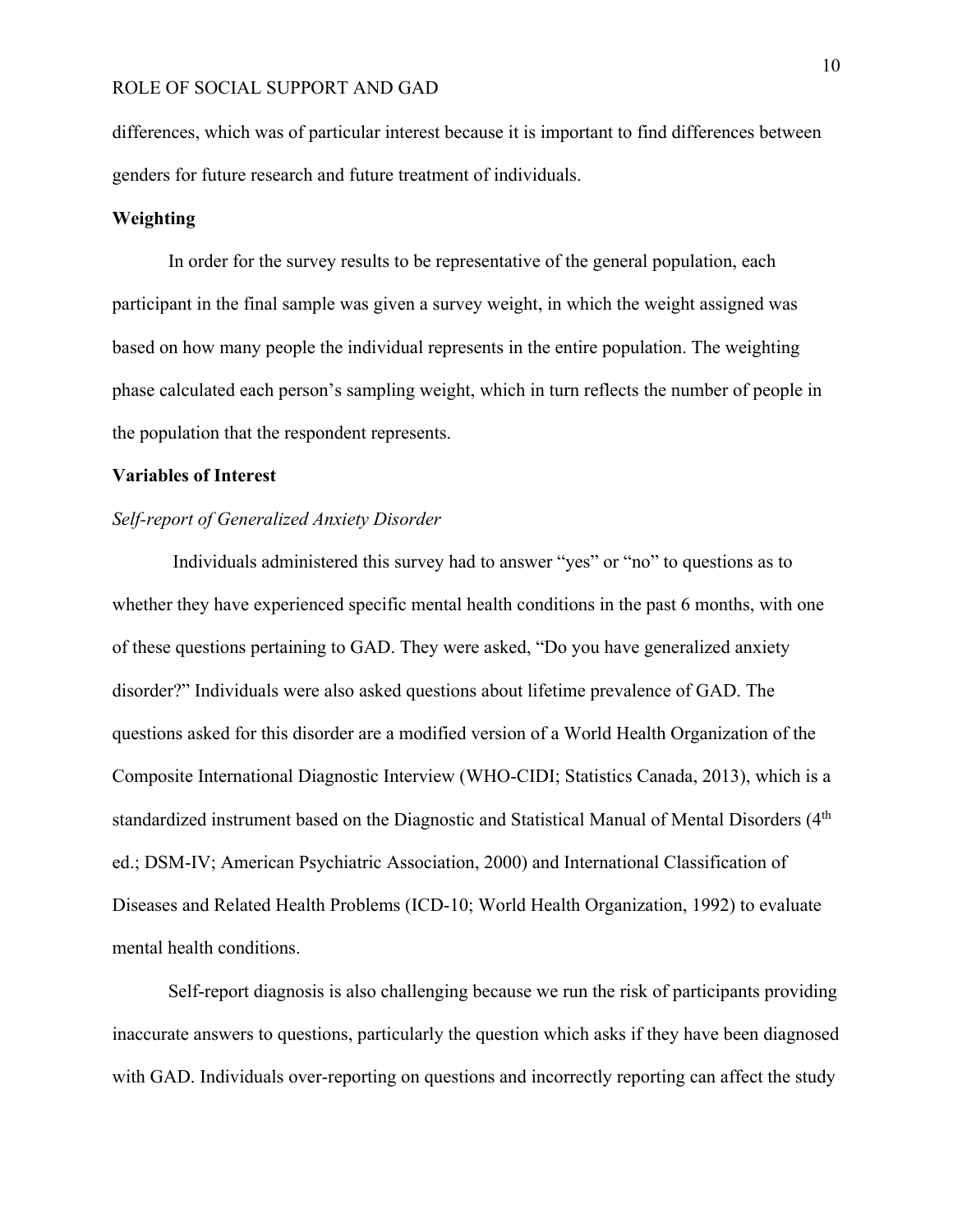and its results, specifically by giving false conclusions based on whether they have GAD or other mental health disorders.

#### *Sociodemographics*

Sociodemographic variables included gender (male, female), and age range (20-24, 25- 29, 30-34, 35-39, 40-44, 45-49, 50-54, 55-59, 60)

# *Perceived Social Support - Short Form (SPS-SF)*

Perceived social support was analyzed in this study using The Social Provisions Scale (SPS-SF; Cutrona & Russell, 1987). The SPS has 10 questions to which the respondent answers on a scale ranging from 1 (strongly agree) to 4 (strongly disagree). This survey assesses an individual's social relationships by asking questions regarding different dimensions of social support. There are six scores given from the results of this survey; one is the overall social support score, which is combined from all of the questions asked, and a score for each type of social support assessed, which include *guidance* (having someone to go to for advice/information), *reliable alliance* (the assurance that others can be counted upon for tangible assistance), *reassurance of worth* (recognition of one's competence, skills, and value by others), *attachment* (emotional closeness from which one derives a sense of security) and *social integration* (a sense of belonging to a group that shares similar interests, concerns, and recreational activities; Cutrona & Russell, 1987). Higher scores indicate higher levels of social support, whereas lower scores indicate lower levels of social support (Statistics Canada, 2013).

## *Psychological Distress*

Psychological distress was measured using The Kessler Psychological Distress Scale (K10), which has 10 questions that the respondent answers on a scale ranging from 1 ("none of the time") to 4 ("all of the time"). The K10 assesses mood and anxiety in the past month by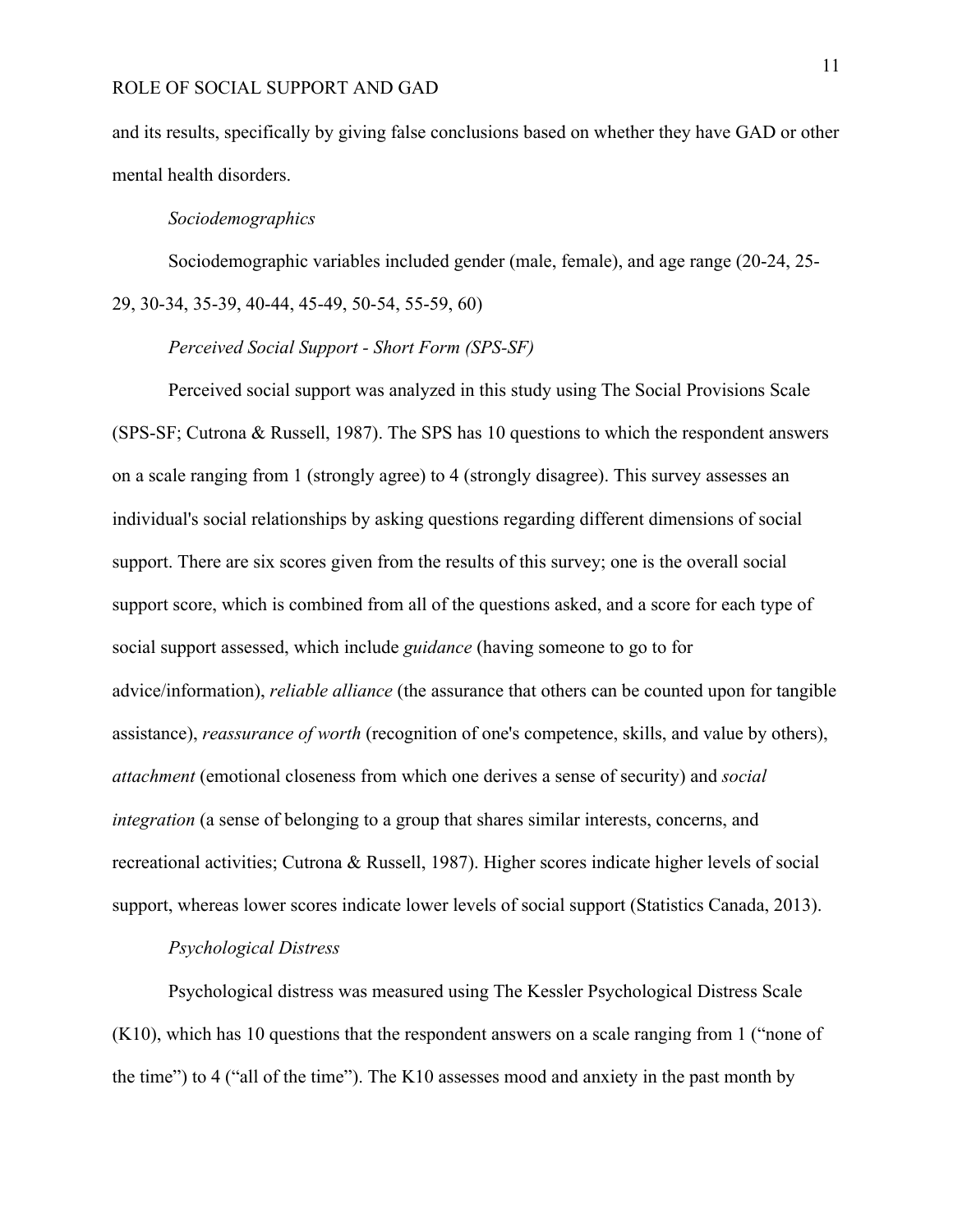asking questions such as "In the past 4 weeks, about how often did you feel depressed?". A score from 0 to 40 is given by summing the answers provided and the higher the score, the more psychological distress is being experienced by the individual.

# **Analytical Strategy**

Using a series of one-sample *t* tests, comparisons between individuals with GAD and the overall CCHS sample were conducted for psychological distress, as well as overall SPS mean score and each subtype mean. Independent sample *t* tests were conducted to compare GAD men and women in terms of social support overall and for each subtype, as well as psychological distress, while stepwise linear regressions were used to explore whether social support subtypes, age and total income predicted psychological distress for the GAD sample overall, and for GAD men and women separately.

#### **Results**

## **Perceived Distress Scores**

A one-sample *t* test was conducted for perceived distress between adults reporting GAD and the overall sample. It was found that those reporting GAD had statistically higher distress scores than the overall sample (*n*=1948, M=12.04, SD=7.903 vs. *n*=16, 238, M=5.47, SD=5.47),  $t(1947)=36.688$ ,  $p<0.001$ , with a large effect size ( $d=0.96$ ). These results can also be found in Table 1.

A one-sample *t* test was conducted for perceived distress between males and females with reported GAD. It was found there were no significant differences between males with reported GAD and females with reported GAD for level of perceived distress (*n*=644, M=12.46, SD=7.885 vs. *n*=1304, M=11.83 SD=7.907), *t*(1946)= 1.656, *p*>0.001) (See Table 2).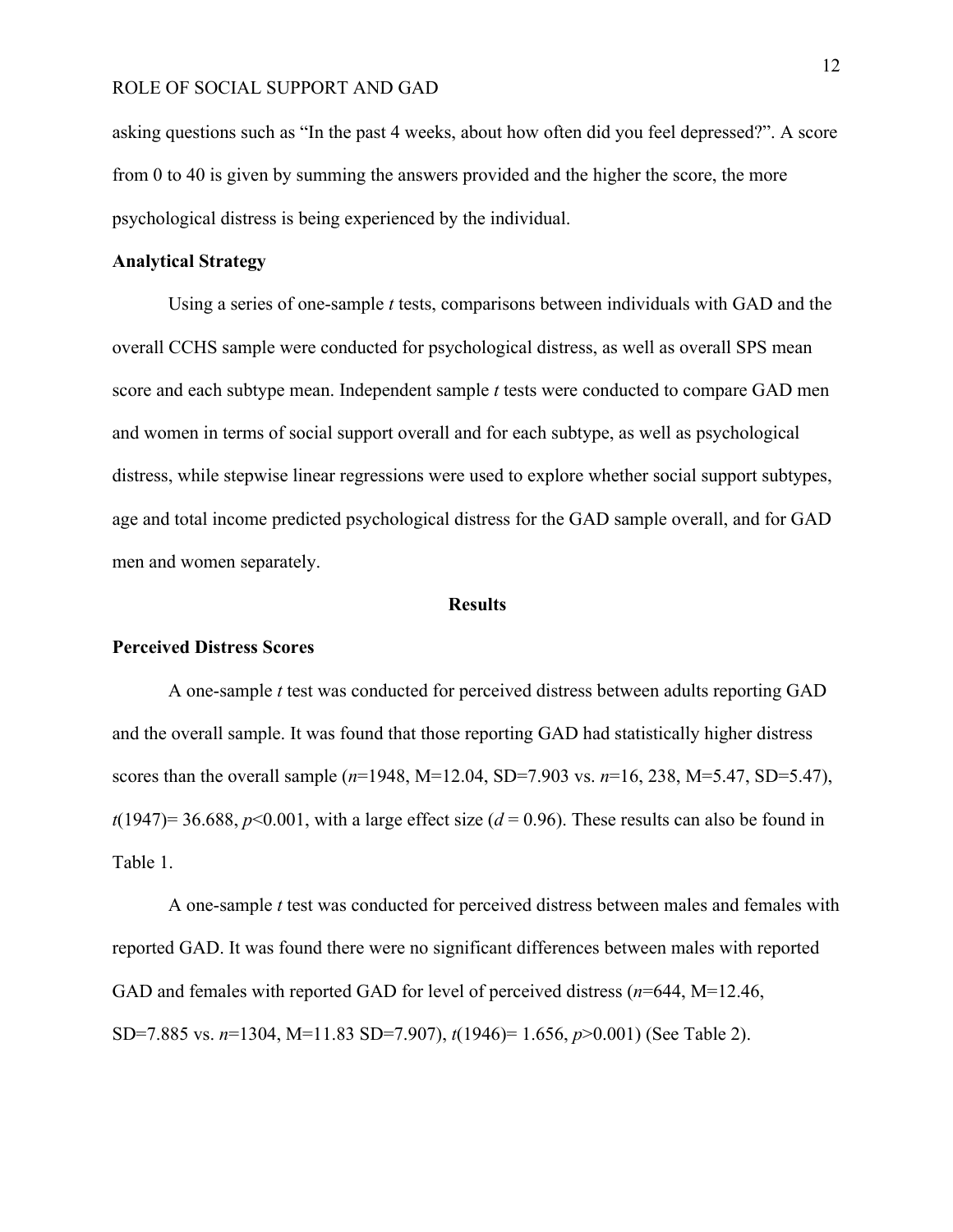#### **Social Support Scores**

A one-sample *t* test showed that overall differences for the overall SPS score for comparing individuals reporting GAD (*n*=1,904, M=34.53, SD=5.393) to those without GAD (*n*=15,962, M=36.12, SD=4.330) was statistically significant, *t*(1903) = -12.874, *p*<0.001, with a small effect size of  $d = 0.32$ . Results are shown in Table 1. One-sample t tests were also conducted for SPS subtypes comparing adults reporting GAD to the overall sample and all values were all significantly lower. That is, adults reporting GAD had significantly lower scores for attachment (*n*=1947, M=6.98, SD=1.221 vs. *n*=16,662, M=7.27, SD=1.00), *t*(1946)= -10.405, *p* < 0.001; guidance (*n*=1947, M=7.06, SD=1.257 vs. *n*=16,239, M=7.33, SD=1.00), *t*(1946)= - 9.401, *p* <0.001; reliable alliance (*n*=1952, M=7.14, SD=1.141 vs. *n*=16,254, M=7.38, SD=0.92), *t*(1951)= -9.259, *p*<0.001; social integration (*n*= 1953, M=6.56, SD=1.371 vs. *n*=16,180, M=7.02, SD=1.09), *t*(1934)= -14.631, *p*<0.001; and reassurance of worth subscales (*n*=1925, M=6.71, SD=1.255 vs. *n*=16,065, M=7.04, SD=1.01), *t*(1924)= -11.588, *p*<0.001. Effect sizes were small for subtypes of social support and ranged from (*d* = 0.23-0.37).

An independent t-test comparing the overall social provision scores between males and females reporting GAD was statistically significant, with males being lower (*n*=631, M=33.73, SD=5.60 vs. *n*=1273, M=34.92, SD=5.245), *t*(1902) = -4.562, *p*<0.001 (See Table 2). Further, all other measured values assessing subtypes of social support were significantly lower for males; i.e., attachment (*n*=645, M=6.75, SD=1.320 vs. *n*=1302, M=7.10, SD=1.153), *t*(1946)= -5.861, *p* < 0.001; guidance (*n*=646, M=6.92, SD=1.330 vs. *n*=1301, M=7.13, SD=1.214), *t*(1945)= - 3.500, *p* <0.001; reliable alliance (*n*=646, M=7.01, SD=1.171 vs. *n*=1306, M=7.20, SD=1.121), *t*(1950)= -3.467, *p*<0.001; social integration (*n*=641, M=6.41, SD=1.332 vs. *n*=1294, M=6.64,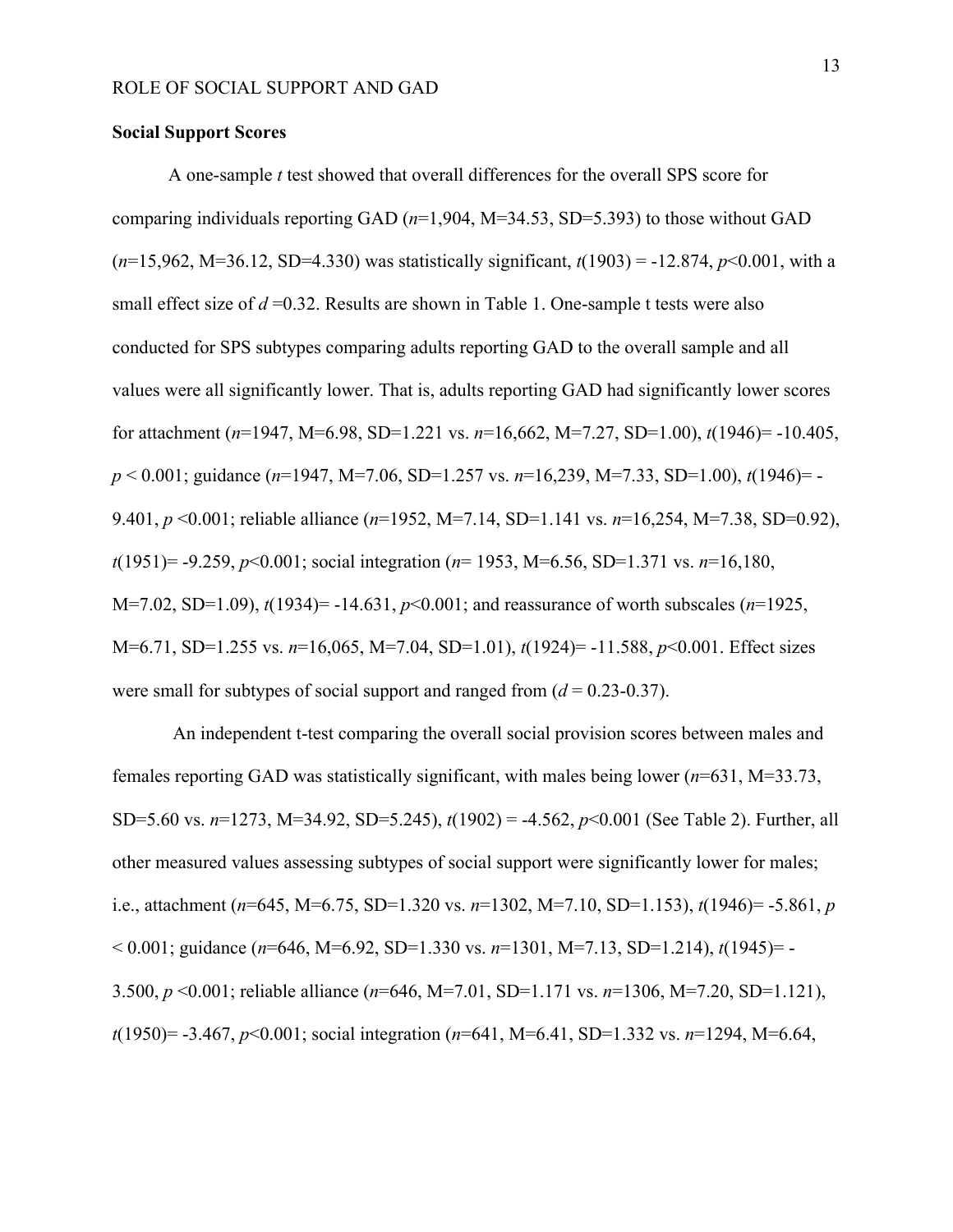SD=1.385), *t*(1933)= -3.405, *p*<0.001; and reassurance of worth (n=636, M=6.60, SD=1.324 vs. n=1289, M=6.76, SD=1.216), t(1923)= -2.733, p<0.001.

#### **Role of Psychological Distress Variables for GAD**

A stepwise regression examining individuals reporting GAD revealed that social integration  $(F(1,1766) = 345.298, p<.001)$ , total income  $(F(2,1766) = 199.420, p<.001)$ , guidance  $(F(3,1766) = 150.486, p \le 0.001)$ , age  $(F(4,1766) = 123.552, p \le 0.001)$ , and reassurance of worth  $(F(5,1766) = 101.393, p<0.001)$  were significant, inverse predictors of psychological distress. These results can be found in Table 3.

#### **Role of Psychological Distress Variables for Males**

A stepwise regression examining males reporting GAD revealed that social integration (*F*(1,591) = 145.329, *p*<.001), total income (*F*(2,591) = 108.185, *p*<.001), reliable alliance  $(F(3,591) = 83.892, p \le 0.001)$ , reassurance of worth  $(F(4,591) = 66.505, p \le 0.001)$ , and age  $(F(5,591) = 55.015, p<0.01)$  were significant inverse predictors of psychological distress. These results can be found in Table 4.

## **Role of Psychological Distress Variables for Females**

A stepwise regression examining females reporting GAD revealed that social integration (F(1,1174)= 197.525, *p*<.001), guidance (F(2,1174)= 113.512, *p*<.001), age (F(3,1174)= 87.243,  $p<.001$ ), and total income (F(4,1174)= 67.236,  $p<.001$ ) were significant inverse predictors of psychological distress. Results can be found in Table 5.

#### **Discussion**

The main objectives of the current study were to examine psychological distress in Canadian adults with GAD and the potential predictive role of social support, and to explore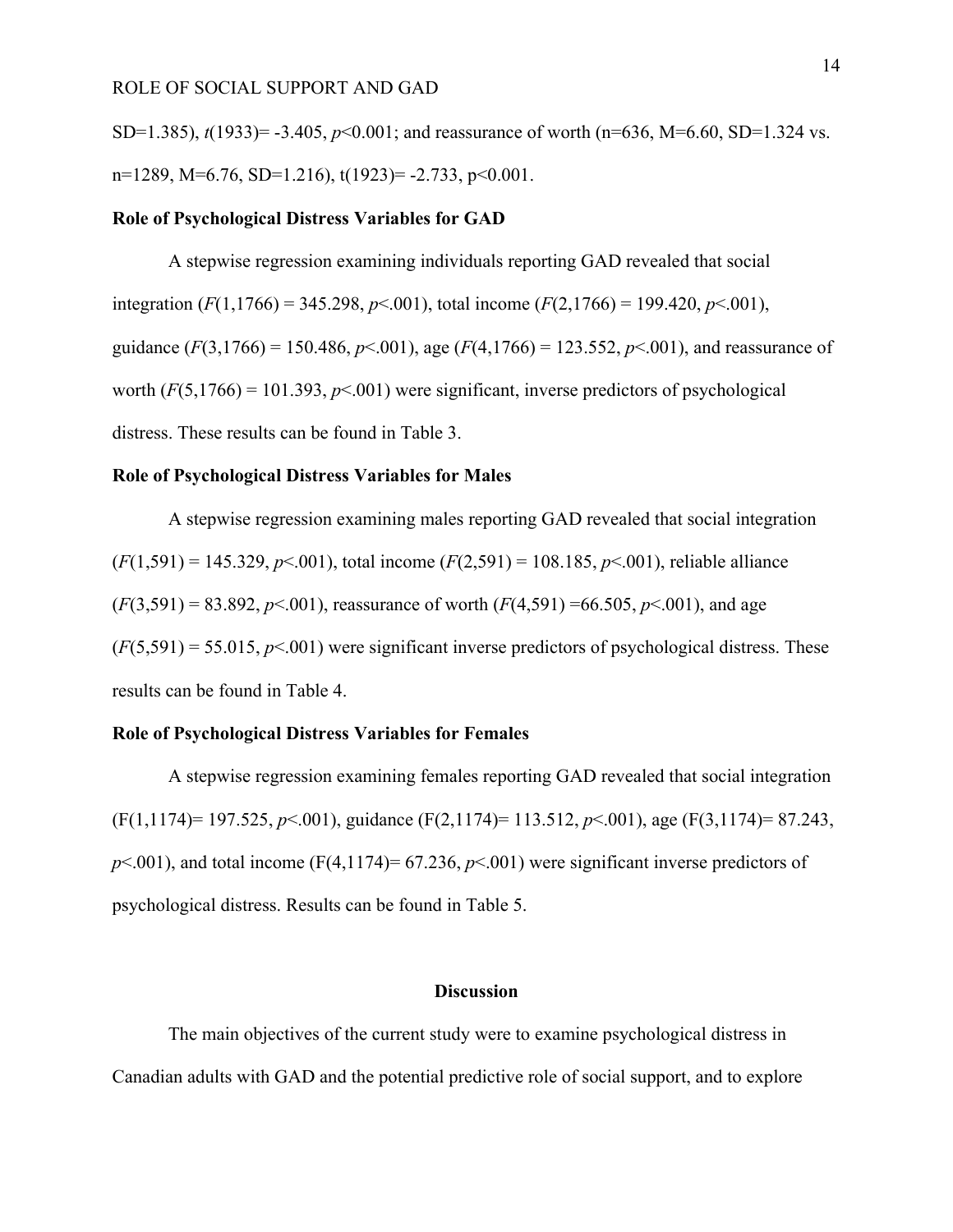whether gender differences were evident. As hypothesized, adults reporting a diagnosis of GAD reported higher levels of psychological distress than that observed in the overall Canadian adult sample. This finding is reflective of what has been consistently found in the literature for individuals with anxiety disorders in terms of higher levels of psychological distress (e.g., Kessler et al., 2002). Higher psychological distress levels have also been observed with other diagnoses such as depression (e.g., Fowler et al., 2013) and BD (e.g., Walsh & Fowler 2019).

The hypothesis that adults with GAD would report lower levels of social support (overall and for each subtype) compared with the overall Canadian adult sample was also supported, and these results were consistent with other studies investigating GAD and social support (e.g., Cramer et al., 2005). For example, Henning et al. (2007) found that individuals with GAD reported having fewer associations with friends and relatives. These findings are also consistent with other mental health diagnoses such as depression and BD where there were lower levels of social support overall, and for each subtype (e.g., Fowler et al., 2013; Walsh & Fowler 2019).

In this study, the predictive value of social support subtypes with respect to psychological distress was assessed, where it was observed that social integration, guidance, and reassurance of worth were significantly associated with lower levels. In considering the definitions of these SPS subtypes, it would appear that more social support in terms of feeling a sense of belonging to a group (i.e., social integration), having someone to provide advice (i.e., guidance), and having one's competence being recognized (i.e., reassurance of worth) were particularly predictive of lower psychological distress. As previous research has suggested, individuals with GAD tend to experience social challenges with family and friends, partly due to uncertainty about thoughts, leading to avoidance of events that make them feel tentative in potential interactions (Henning et al., 2007; Roemer & Orsilli, 2002). It therefore makes sense that when social integration feels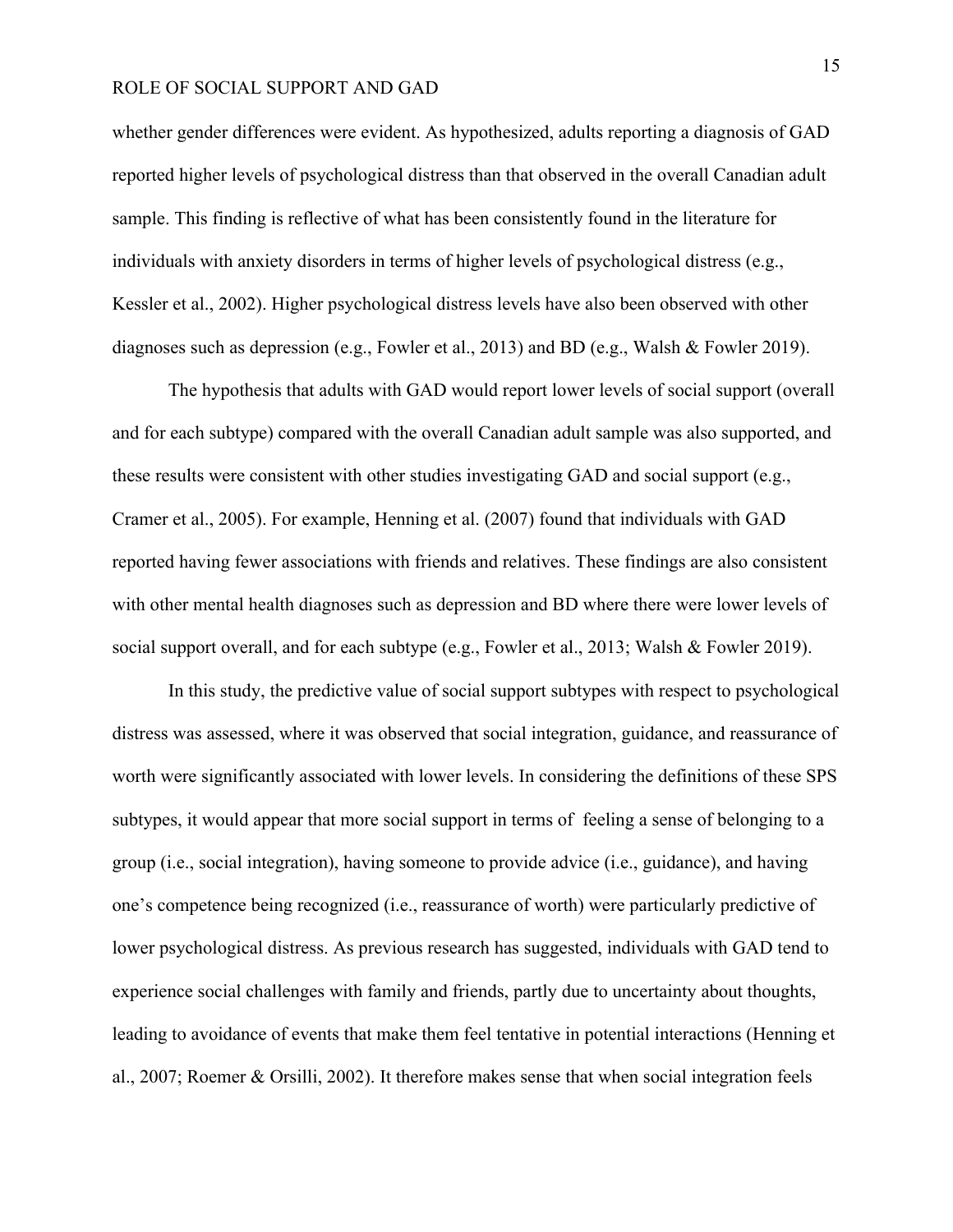more abundant, psychological distress would likely be relatively lower, perhaps because the individual is able to feel as though they belong to a group, and more likely experience other types of social support, such as guidance and reassurance of worth.

In terms of gender, contrary to the hypothesis, there was no significant difference between reported GAD males and females in terms of psychological distress. Further, in addition to personal income and age, the stepwise regression analyses revealed an inverse relationship between social integration and psychological distress, suggesting that regardless of gender, social integration may be a common salutary factor in terms of lower psychological distress. However, there were interesting differences between men and women with respect to other subtypes of social support that predicted psychological distress. Specifically, reliable alliance and reassurance of worth emerged as significant, inverse predictors of psychological distress for men, while guidance surfaced as a significant, inverse predictor of psychological distress for women. Future research might consider how these social support subtypes operate to differentially predict psychological distress between men and women, and how this knowledge could be beneficial in terms of advancing counselling services for those with GAD.

## **Social Support as a Buffer**

When comparing individuals with a GAD diagnosis to individuals without, those with GAD are more likely to report dissatisfaction in family functioning, emotional functioning, vitality and poorer overall functioning (Hoffman et al., 2008). Social support has been found to act as a buffer for those with psychological disorders, and stress seems to be mediated by social support in those with a psychological disorder (Sangalang & Gee, 2012). If individuals are not receiving sufficient levels of support, this can result in isolation and contribute to their chronic condition. This buffer makes sense because if someone is struggling, having social support can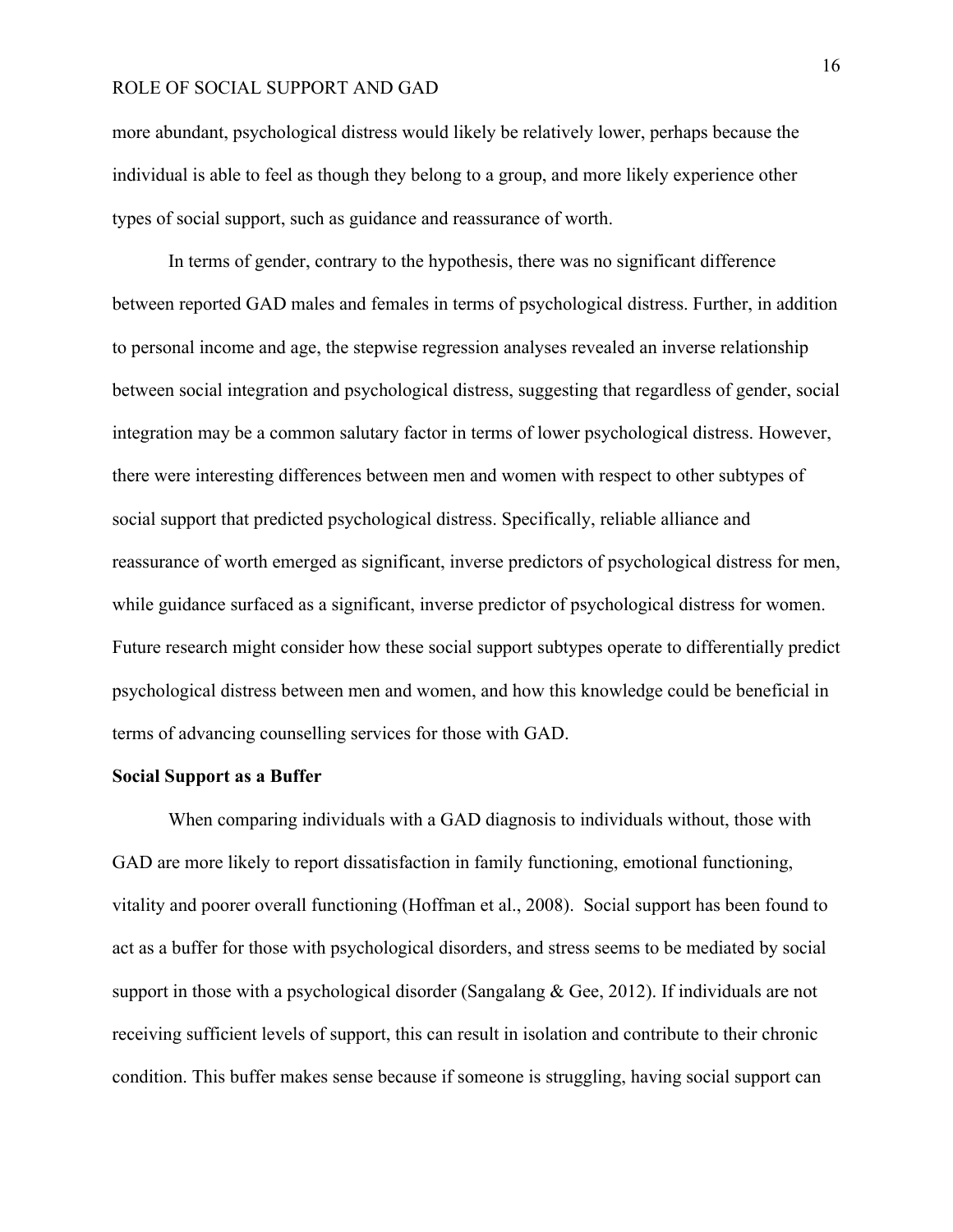help them feel less alienated, more confident and perhaps look at their future in a better light. As found in the current study, guidance, reliable alliance, social integration, and reassurance of worth for individuals with GAD were found to be particularly health enhancing, so might these be specific "buffering components" of social support? This query is certainly worthy of further assessment.

#### **GAD and the Proposed Three Part Model**

It has been found that when individuals with GAD feel stigma, they tend to turn away from others and become isolated (Ociskova et al., 2018). This leads to decreases in areas such as the individual's quality of life, and internalization of negative thoughts towards themselves. The three-part model can help explain this. It has been proposed by Roemer and Orsilli (2002) that there may be a three-part model which explains why individuals with GAD may have higher dysfunction and life dissatisfaction. The model suggests that individuals with GAD have a certain sensitivity with their inner experiences which is characterized as being "fused, critical and judgmental". For individuals with GAD, this means that they tend to over-identify with their feelings, sensations, and thoughts, and view events as overwhelming and threatening. GAD individuals then try and suppress the internal experiences via escape and avoidance, which further increases distress. Such avoidance then leads to the restriction of behaviors, resulting in social isolation, and not following through with personal ambitions because of avoidance of events that may cause internal sensations that are unsettling to the individual (Hayes et al., 1996). This proposed model may explain why individuals with GAD do not receive levels of social support similar to the general population and have a lower expectation of having experiences of affection, trust or reassurance of worth.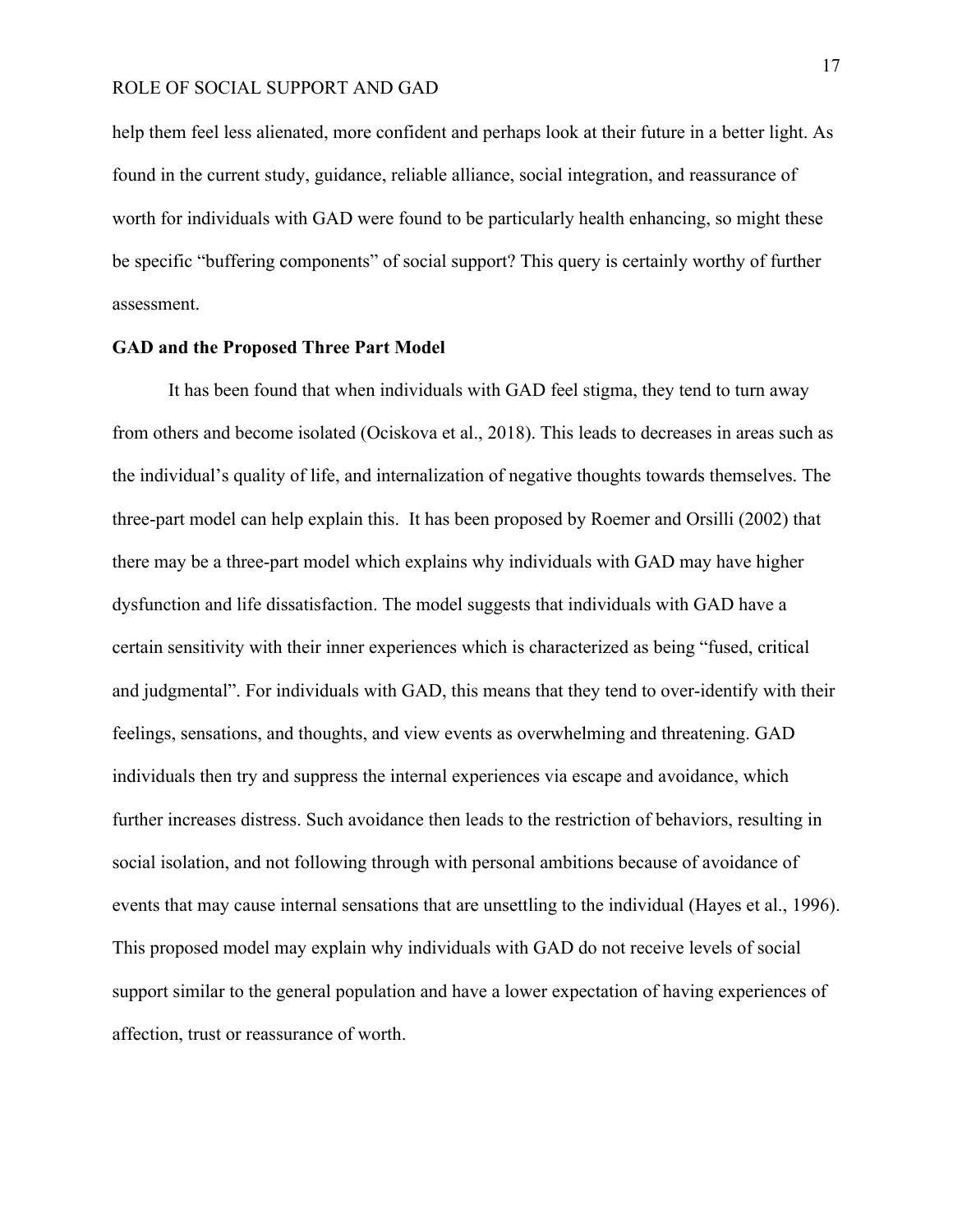## **GAD and Stigma**

Stigma may be another reason why individuals with GAD do not report sufficient levels of social support. It has been suggested in the literature that individuals with psychiatric conditions are often viewed as being irrational, hostile and dangerous, leading to being socially distanced from others (Ociskova et al., 2013; Ociskova et al., 2018). Not only are individuals more likely to be stigmatized by the general public, but also by health care professionals such as physicians and nurses (Ociskova et al., 2013). It was found that individuals with GAD sometimes avoid being labelled as having a psychiatric condition so much that they ignore the psychological symptoms associated with their psychosomatic symptoms and focus only on physiological and somatic symptoms (Ociskova et al., 2013; Ociskova et al., 2018). These issues lead to delaying treatment for the core problem, which can exacerbate the condition (Ociskova et al., 2013). Stigmatization by health care professionals can affect diagnosis, treatment, and reintegrating individuals back into society (Ociskova et al., 2013). Therefore, it is crucial that healthcare professionals view individuals with mental health conditions differently, so they can be treated properly and have a better prognosis. Less stigma by health care professionals may help individuals accept their condition and talk about their concerns to health care professionals, helping to foster a good therapeutic alliance with the patient.

Internalized stigma is when individuals agree and accept the prejudice attitude that society has about a certain condition and then applies it to themselves (Corrigan et al., 2011; Ociskova, et al., 2015)]. This kind of stigma has been found to be the most harmful type associated with mental health conditions (Ociskova, et al., 2015). This causes the individuals to lose their past identity and has been linked to a worse quality of life, not adhering to treatment and increased suicidal attempts and ideations (Corrigan et al., 2011; Ociskova et al., 2015).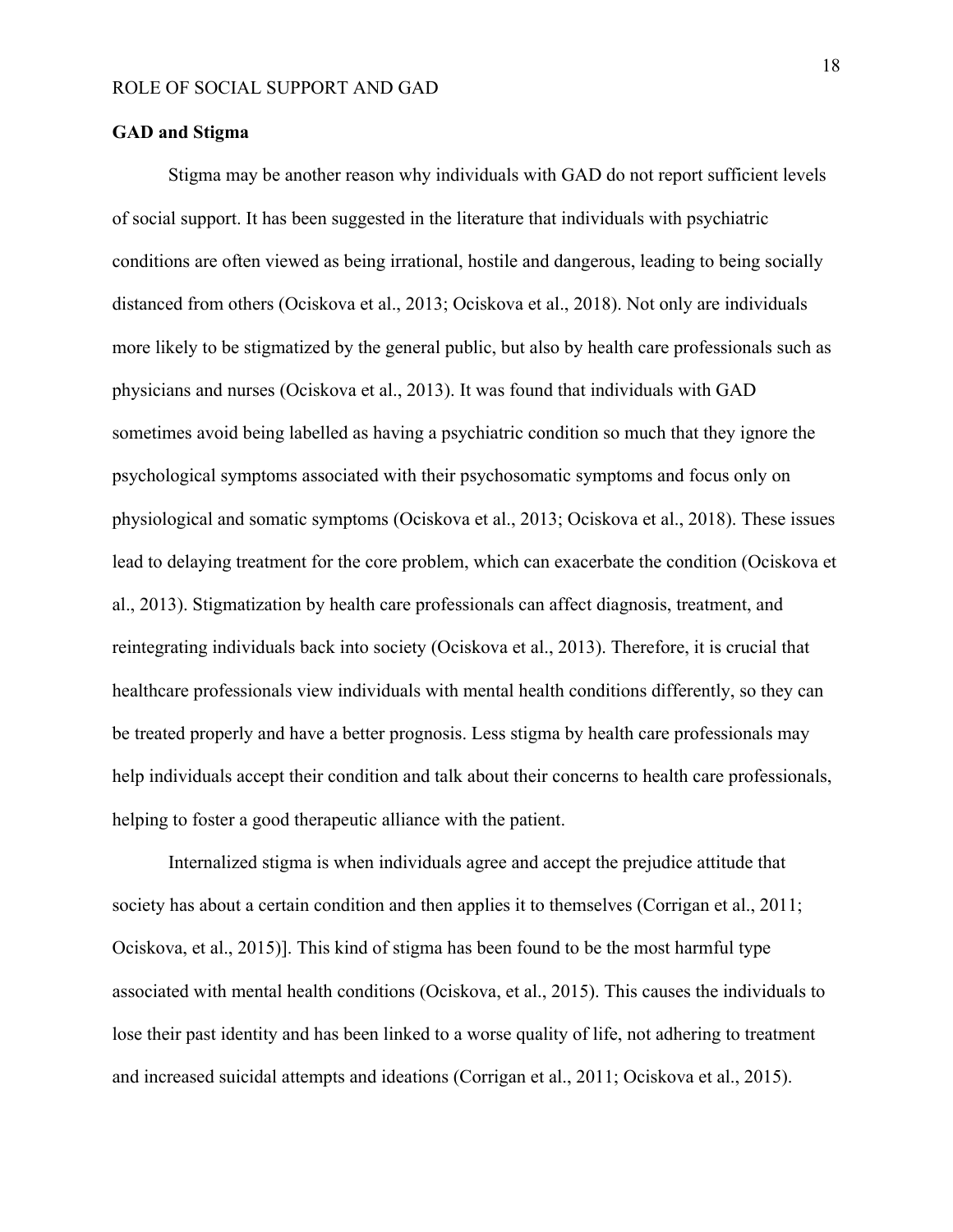It has also been stated that individuals with anxiety disorders, more than individuals with other mental health conditions, deal with internalized stigma which may be a function of individuals being sensitive to stereotypes in their environment, and the expectation of rejection from others, which may further lead to a denial of their diagnosis (Ociskova, 2013). As age increases, psychological distress decreases, which is consistent with findings from Jorm et al. (2005). This study found that as age increased for both men and women, psychological distress as well as anxiety decreased. Findings suggest that individuals with GAD have less distress when they are part of a group, have someone to ask advice from, increase in age, have a higher personal income, and feel that they are worthy. Since there is stigma by the general population, health care professionals, and from oneself, it is expected that individuals with GAD report lower levels of social support and subtypes of social support than the general population.

## **Limitations**

There are a few limitations with this research. Firstly, the GAD diagnosis is not conducted by a professional, rather, it is a self-report. This means that the diagnosis may not be accurate, therefore leading to possible flawed conclusions. Secondly, this is a correlational study, meaning causation must not be inferred from these results. Thirdly, the CCHS left out 3% of the population (individuals that are institutionalized, live on Aboriginal settlements, members of the Canadian forces, and individuals living in the three territories). This population of individuals may have influenced the outcome of the results found in this study. Lastly, this study did not account for the treatments that individuals with GAD were receiving, as well as co-occurring conditions, which could have greatly influenced the findings.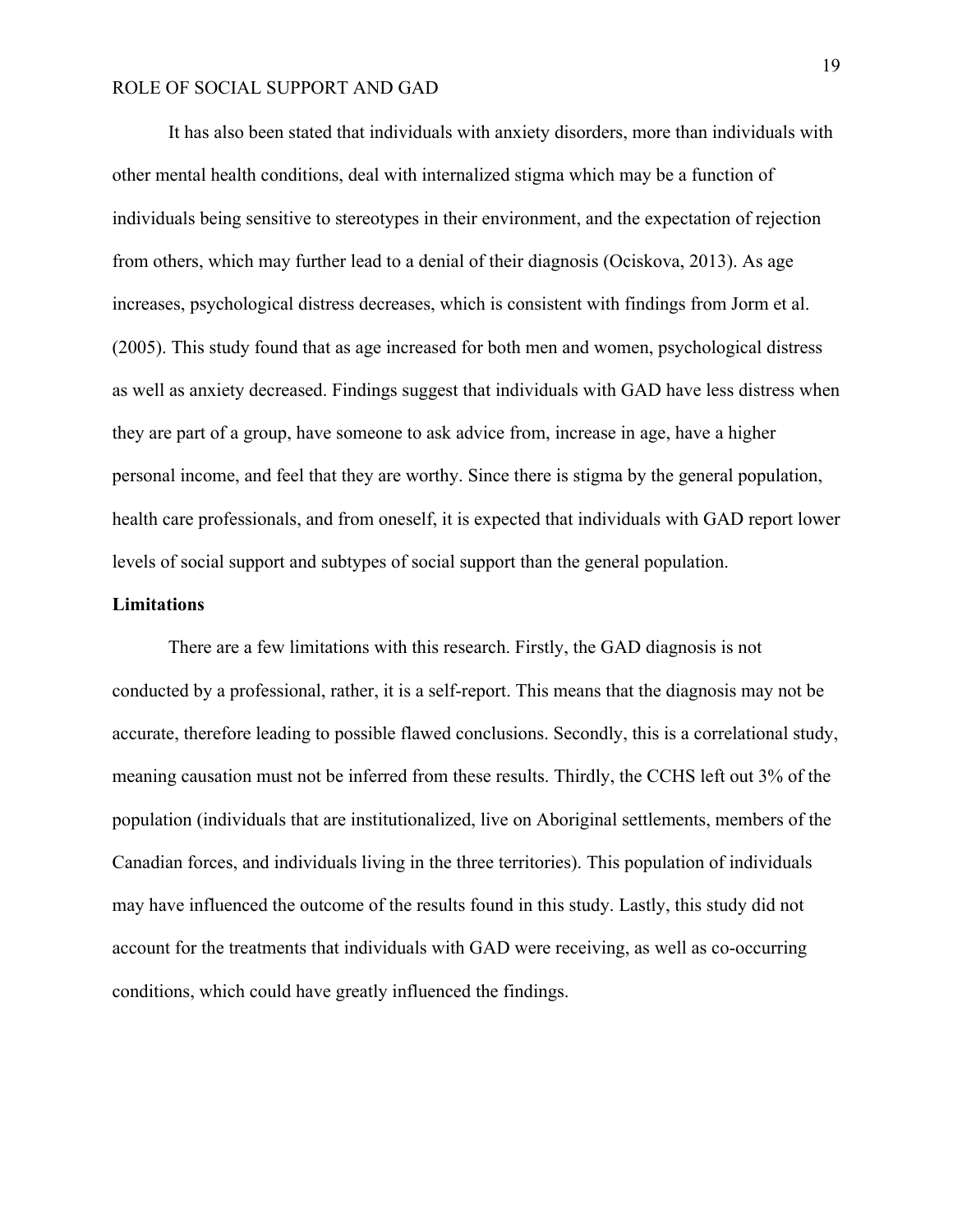#### **Future Research**

In the future, researchers should focus on the role of social support on levels of psychological distress for individuals with GAD to continue enhancing the understanding of the issue. As previously stated in the limitations, the study is correlational, meaning that researchers cannot make a causal conclusion. To be able to provide a causal conclusion, one must use an experimental design. For a study such as the present one, this may be unethical.

Another problem arises when dealing with this type of data set. A self-reported diagnosis can cause the statistics found and used in this study to be inaccurate, in contrast to the diagnosis of GAD having been made by a professional that is qualified to diagnose mental health conditions. Future research on GAD and social support on psychological distress should include individuals with a diagnosis of GAD made by an appropriately qualified health professional. Although the sample may not be as big as in this study, more accurate findings are probable. Further, primary physicians would be trained in knowing what symptoms to look for in individuals. However, when compared to mental health professionals (e.g. clinical psychologists or psychiatrist), primary physicians have less understanding of the lived experience of GAD. Future research could have primary physicians attend applicable seminars or watch videos on people's lived experiences with GAD, in hopes that physicians may be able to better understand more of what living with GAD is like for individuals.

## **Implications**

Although this research has its limitations, studies such as this can help individuals dealing with GAD and comorbid conditions. Healthcare workers and researchers can plan to increase knowledge around GAD. If researchers can explain to primary physicians about the symptoms of GAD, they may be more understanding and patient with the presenting individuals. This could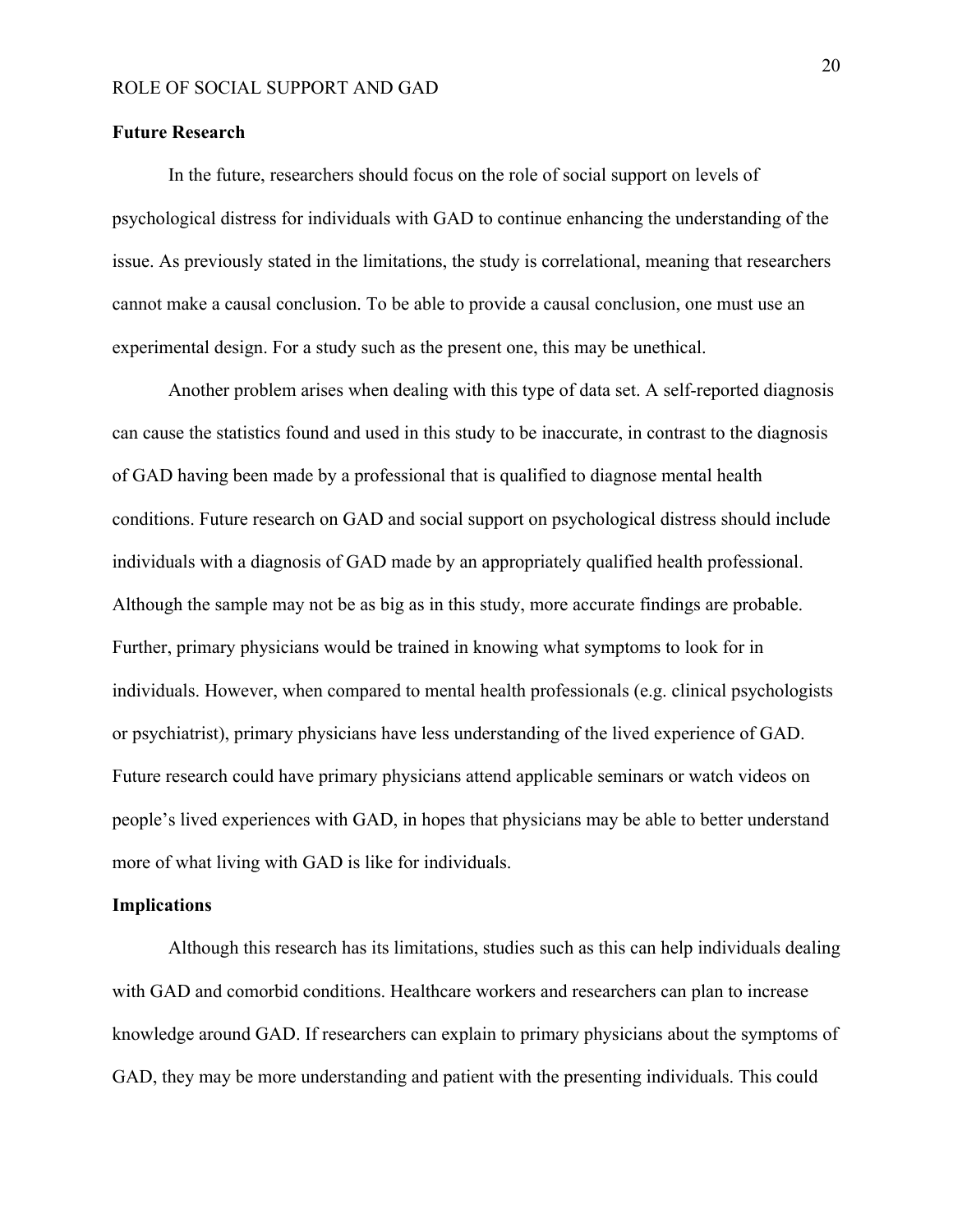help patients feel like they have someone to confide in, which could increase the rapport between them.

The research can help spread knowledge about GAD and its comorbid conditions, and why individuals with GAD present the way they do. Lowering the stigma from healthcare professionals and the general public may help people who suffer from GAD have less internalized stigma. This could result in fewer or none of the common effects from internalized stigma such as rumination (which could lead to worsening of GAD symptoms).

#### **Conclusion**

Research in this area is novel. Social support and psychological distress in individuals with GAD have not been examined before in a Canadian sample. GAD is a chronic mental health condition that affects females more than males. There are impairments to both genders in receiving social supports. When compared to the overall sample, individuals with GAD report lower levels of social support and subtypes of support, and higher levels of psychological distress. When analyzing age, gender, total personal income, overall social support and subtypes of support to determine if these factors predict psychological distress in individuals with GAD, it was found that age, gender, total personal income, social integration, guidance, and reassurance of worth had significant positive effects on psychological distress.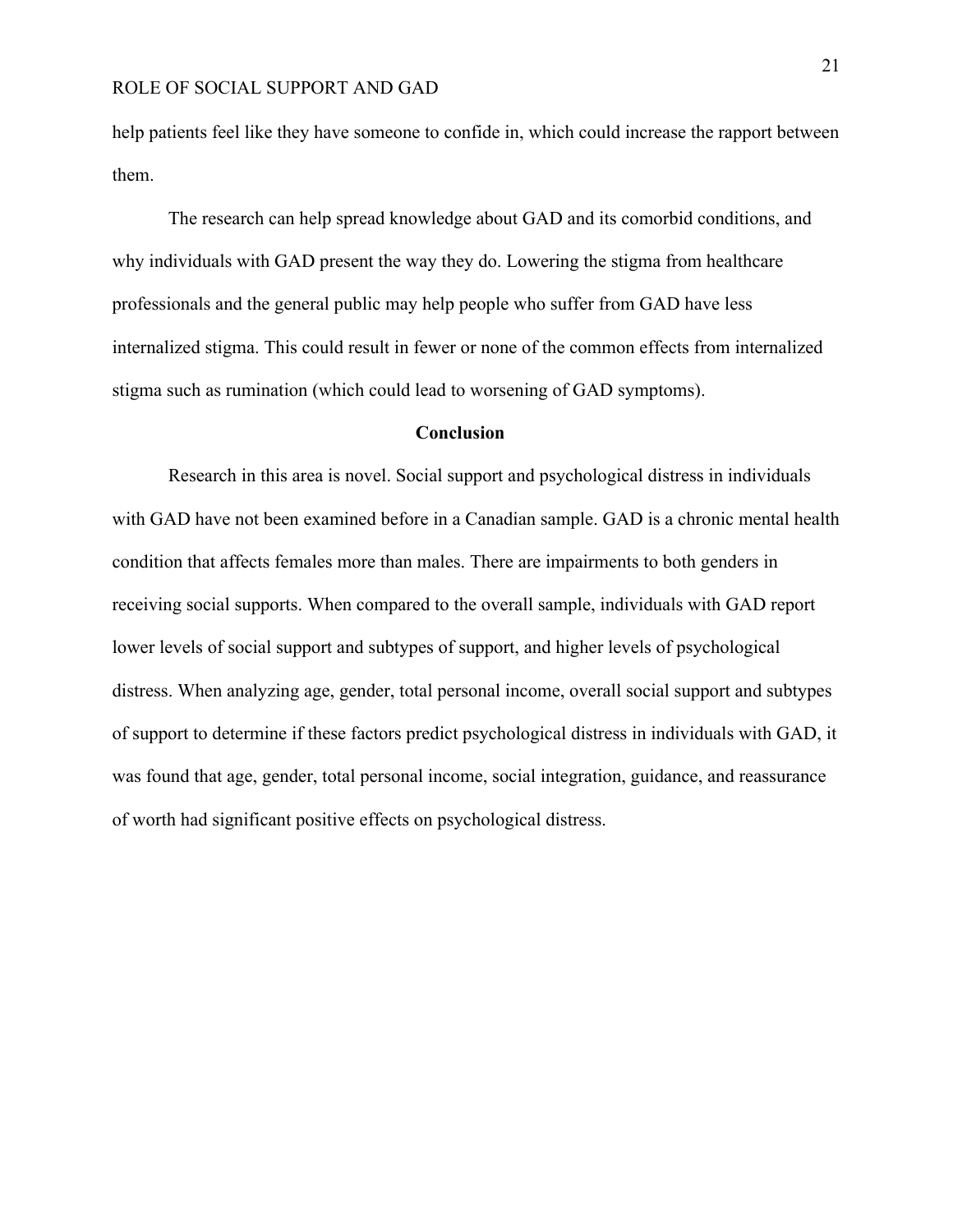#### **References**

Allgulander, C. (2012). Generalized Anxiety Disorder: A Review of Recent Findings. *Journal of Experimental & Clinical Medicine, 4*(2), 88-91.

https://doi.org/10.1016/j.jecm.2012.01.006

- American Psychiatric Association. (2013). *Diagnostic and statistical manual of mental disorders* <sup>(4th</sup> ed.). Washington, DC: American Psychiatric Association.
- American Psychiatric Association. (2000). Diagnostic and statistical manual of mental disorders: DSM-IV-TR. Washington, DC: American Psychiatric Association.
- Angst, J., & Dobler- Mikola, A. (1985). The Zurich Study. V. Anxiety and phobia in young adults. *European Archives of Psychiatry and Neurological Sciences,235*(3), 171-178. https://doi.org/10.1007/BF00380989
- Badcock, J., Shah, S., Mackinnon, A., Stain, H., Galletly, C., Jablensky, A., & Morgan, V. (2015). Loneliness in psychotic disorders and its association with cognitive function and symptom profile. *Schizophrenia Research, 169*(1-3), 268-273. https://doi.org/10.1016/j.scchres.2015.10.027
- Bereza, B. G., Machado, M., & Einarson, T.R. (2009). Systematic review and quality assessment of economic evaluations and quality-of-life studies related to generalized anxiety disorder. *Clinical Therapeutics, 31*(6), 1279-1308. https://doi.org/10.1016/j.clinthera.2009.06.004
- Bomyea, J., Lang, A. J., Craske, M. G., Chavira, D., Sherbourne, C. D., Rose, R. D., Golinelli, D., Campbell-Sills, L., Welch, S. S., Sullivan, G., Bystritsky, A., Roy-Byrne, P., & Stein, M. B. (2013). Suicidal ideation and risk factors in primary care patients with anxiety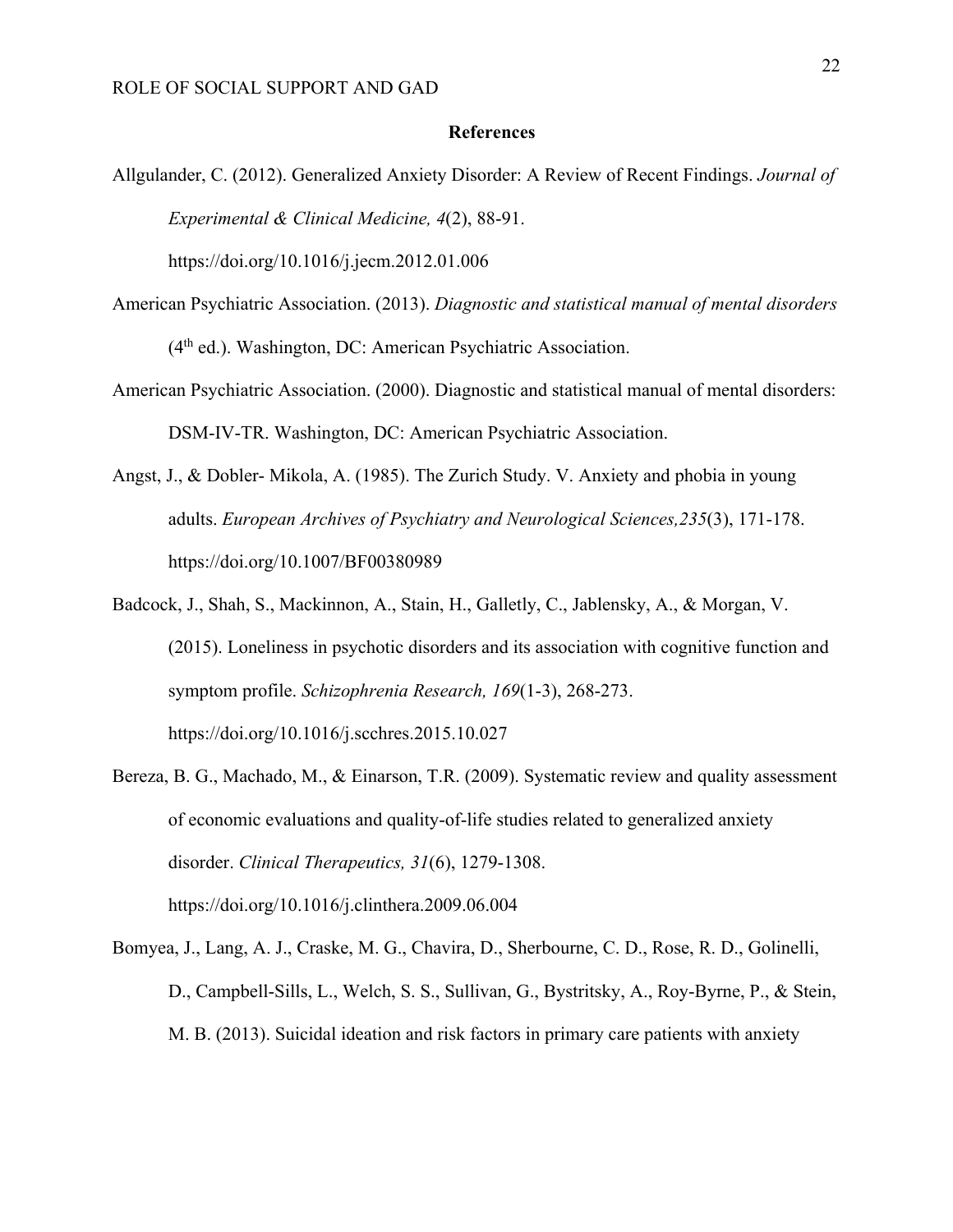disorders. Psychiatry Research, 209(1), 60–65. http://dx.doi.org.qe2aproxy.mun.ca/10.1016/j.psychres.2013.03.017

Borkovec, T. D., & Ruscio, A. M. (2001). Psychotherapy for generalized anxiety disorder. *The Journal of Clinical Psychiatry*, *62*(11), 37–42

Bruce, S., Yonkers, K., Otto, M., Eisen, J., Weisberg, R., Pagano, M., Shea. T., Keller, M. (2005). Influence of Psychiatric Comorbidity on Recovery and Recurrence in Generalized Anxiety Disorder, Social Phobia, and Panic Disorder: A 12-Year Prospective Study. *American Journal of Psychiatry, 162*(6), 1179-1187. https://doi.org/10.1176/appi.ajp.162.6.1179

- Caron, J., & Liu, A. (2011). Factors Associated with Psychological Distress in the Canadian Population: A Comparison of Low-Income and Non-Low-Income Sub-Groups. *Community Mental Health Journal, 47*(3), 318-330. https://doi.org/10.1007/s10597-010- 9306-4
- Chou, K. L, Liang, K., & Sareen, J. (2011). The association between social isolation and DSM-IV mood, anxiety, and substance use disorders: Wave 2 of the National Epidemiologic Survey on Alcohol and Related Conditions. *The Journal of Clinical Psychiatry*, *72*(11), 1468-76. https://doi.org/10.4088/JCP.10m06019gry
- Cohen, S., & Wills, T. (1985). Stress, social support, and the buffering hypothesis. *Psychological Bulletin*, *98*(2), 310-57. https://doi.org/10.1037/0033-2909.98.2.310
- Compton, W., Thomas, Y., Stinson, F., & Grant, B. (2007). Prevalence, correlates, disability, and comorbidity of DSM-IV drug abuse and dependence in the United States: Results from the national epidemiologic survey on alcohol and related conditions. *Archives of General Psychiatry,64*(5), 566-576. https://doi.org/10.1001/archpsyc.64.5.566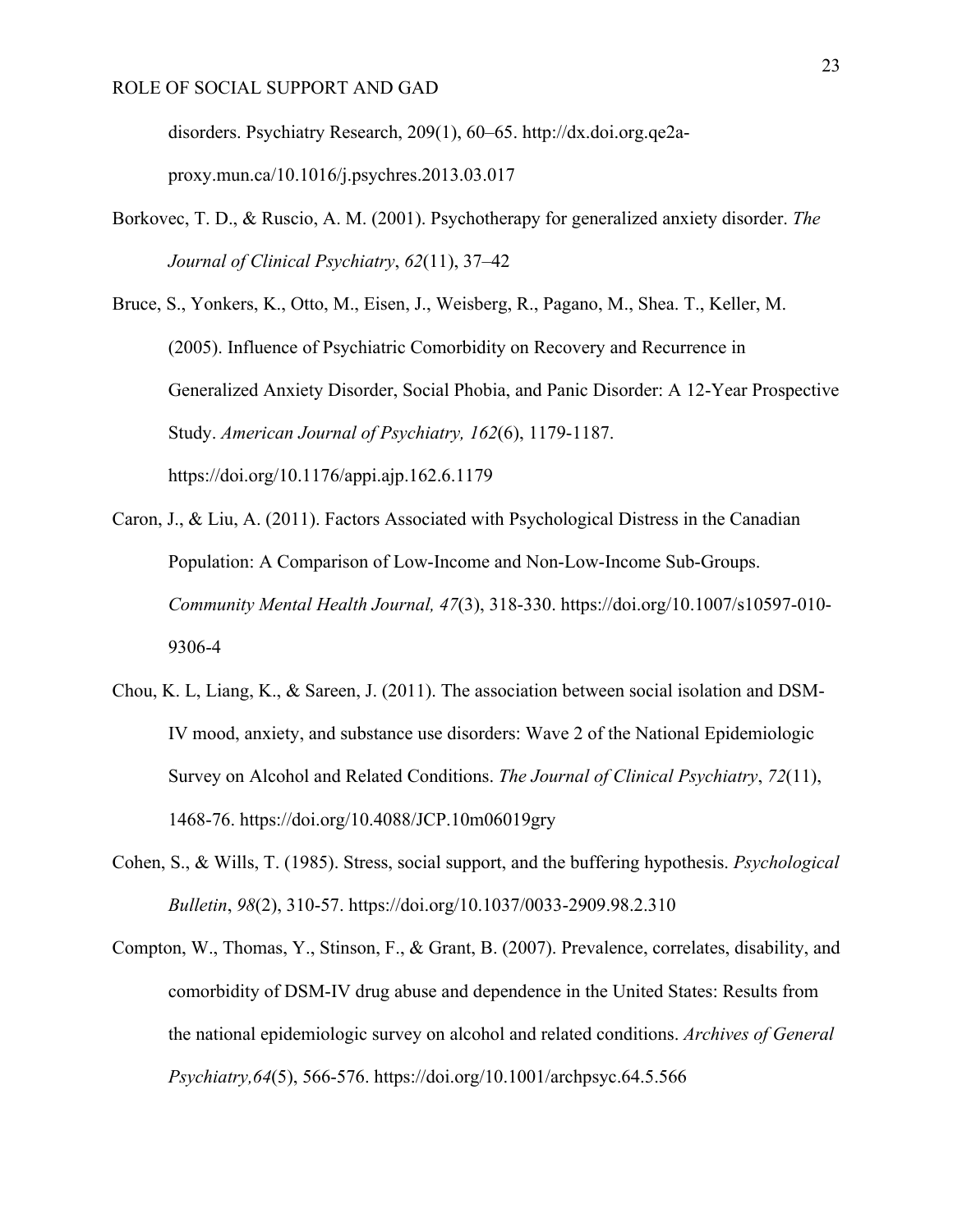- Corrigan, P. W., Rafacz, J., & Rüsch, N. (2011). Examining a progressive model of self-stigma and its impact on people with serious mental illness. Psychiatry research, 189(3), 339– 343. https://doi.org/10.1016/j.psychres.2011.05.024
- Cramer, V., Torgersen, S., & Kringlen, E. (2005). Quality of Life and Anxiety Disorders: A Population Study. *The Journal of Nervous and Mental Disease*, *193*(3), 196-202. https://doi.org/10.1097/01.nmd.0000154836.22687.13
- Cutrona, C. E. & Russell, D. W. (1987). The provisions of social relationships and adaptation to stress. *Advances in Personal Relationships*, *1*, 37-67.
- Cutting, J., & Murphy, D. (1990). Impaired Ability of Schizophrenics, Relative to Manics or Depressives, to Appreciate Social Knowledge about their Culture. *The British Journal of Psychiatry, 157*(3), 355-358. https://doi.org/10.1192/bjp.157.3.355
- Davidson, J. R., Feltner, D. E., & Dugar, A. (2010). Management of generalized anxiety disorder in primary care: identifying the challenges and unmet needs. *Primary care companion to the Journal of Clinical Psychiatry*, *12*(2), 1-35. https://doi.org/10.4088/PCC.09r00772blu
- DiMatteo, M. (2004). Social support and patient adherence to medical treatment: A metaanalysis. *Health Psychology: Official Journal of the Division of Health Psychology, American Psychological Association, 23*(2), 207-218. https://doi.org/10.1037/0278- 6133.23.2.207
- Eaton, N., Keyes, K., Krueger, R., Balsis, S., Skodol, A., Markon, K., Grant, B. F., Hasin, D. (2012). An invariant dimensional liability model of gender differences in mental disorder prevalence: Evidence from a national sample. *Journal of Abnormal Psychology, 121*(1), 282-288. https://doi.org/10.1037/a0024780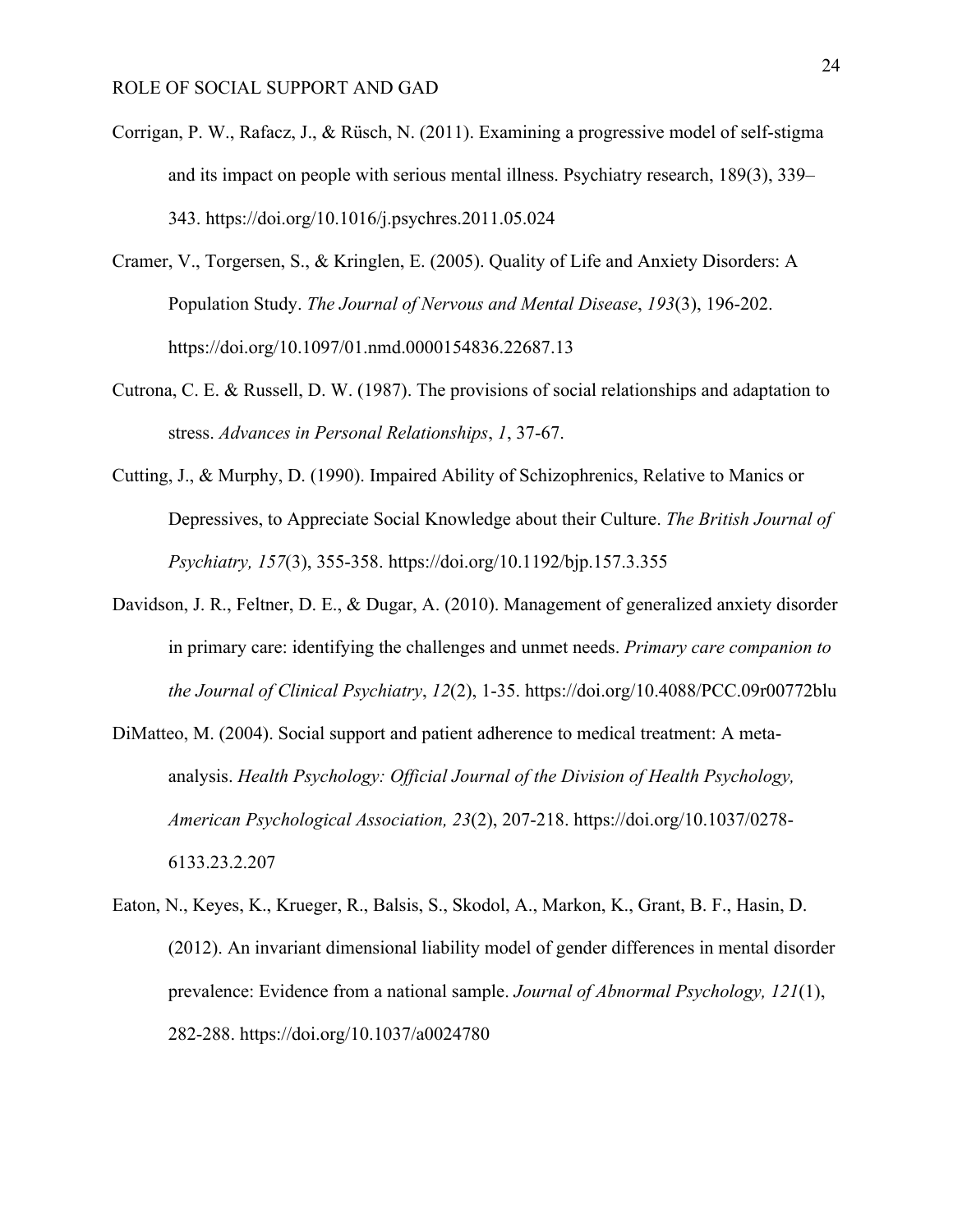- Fowler, K., Wareham-Fowler, S., & Barnes, C. (2013). Social context and depression severity and duration in Canadian men and women: Exploring the influence of social support and sense of community belongingness. *Journal of Applied Social Psychology*, *43*, 85-96. https://doi.org/10.1111/jasp.12050
- Hartley, Chris, & Coffee, Pete. (2019). Perceived and Received Dimensional Support: Main and Stress-Buffering Effects on Dimensions of Burnout. Frontiers in Psychology, 10, 1724. https://doi.org/10.3389/fpsyg.2019.01724
- Hayes, S, Wilson, K., Gifford, E., Follette, V., Strosahl, K., & Follette, W. (1996). Experiential Avoidance and Behavioral Disorders: A Functional Dimensional Approach to Diagnosis and Treatment. *Journal of Consulting and Clinical Psychology*, *64*(6), 1152. https://doi.org/10.1037/0022-006X.64.6.1152
- Henning, E.R., Turk, C.L., Mennin, D.S., Fresco, D.M., & Heimberg, R.G. (2007). Impairment and quality of life in individuals with generalized anxiety disorder. *Depression and Anxiety*, *24*(5), 342-349. https://doi.org/10.1002/da.20249
- Hoffman, D.L., Dukes, E.M., & Wittchen, H. (2008). Human and economic burden of generalized anxiety disorder. *Depression and Anxiety*, *25*, 72-90. https://doi.org/10.1002/da.20257
- Johnson, S., & Jones, S. (2009). Cognitive correlates of mania risk: Are responses to success, positive moods, and manic symptoms distinct or overlapping? *Journal of Clinical Psychology, 65*(9), 891-905. https://doi.org/10.1002/jclp.20585
- Jorm, A., Windsor, T., Dear, K., Anstey, H., Christensen, B., & Rodgers. (2005). Age group differences in psychological distress: The role of psychosocial risk factors that vary with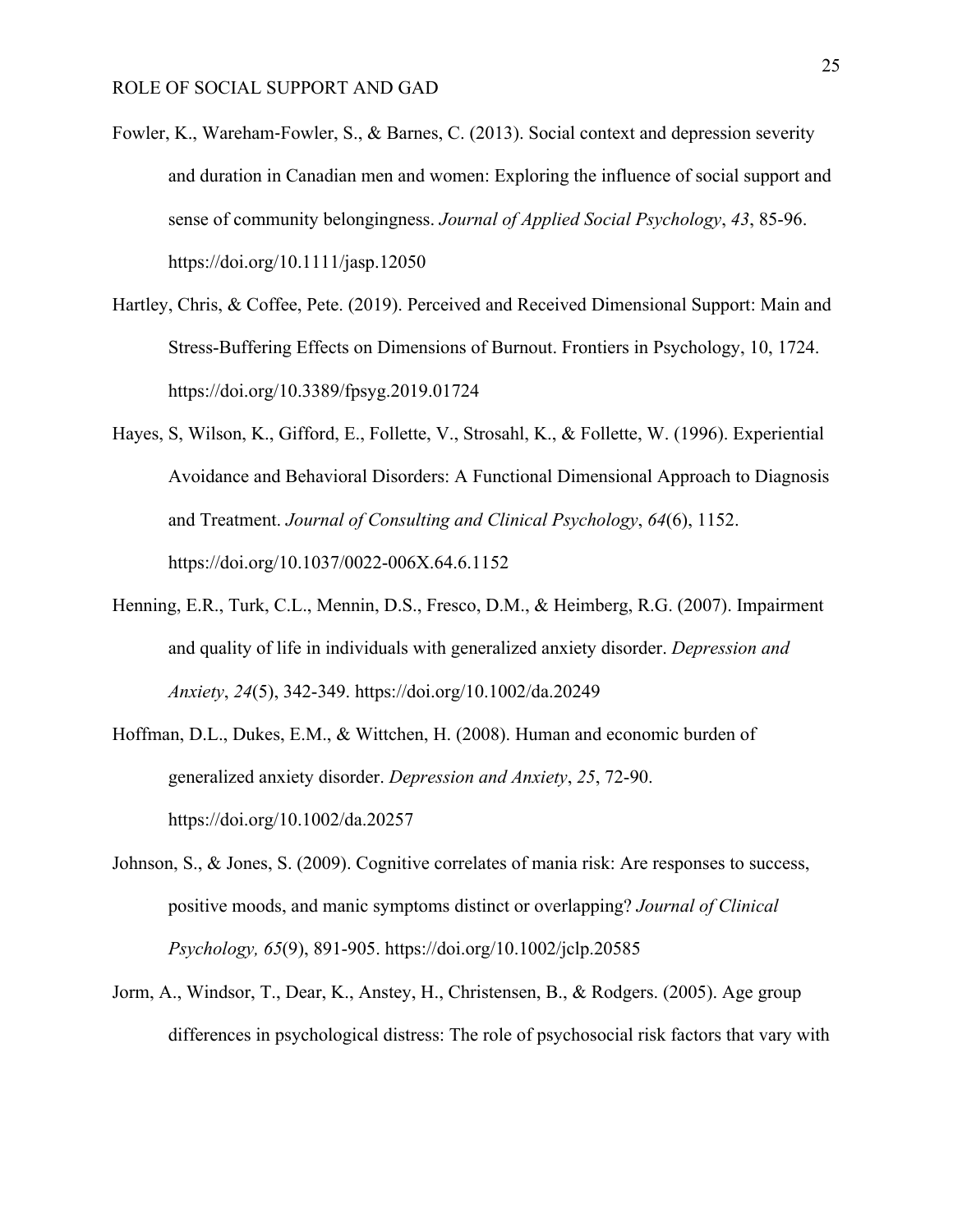age. *Psychological Medicine*, *35*(9), 1253-1263.

https://doi.org/10.1017/S0033291705004976

- Kessler, R., Andrews, G., Colpe, L., Hiripi, E., Mroczek, D., Normand, S., Walters, E.E. & Zaslavsky, A. (2002). Short screening scales to monitor population prevalences and trends in non-specific psychological distress. *Psychological Medicine*, *32*(6), 959-976. https://doi.org/10.1017/S0033291702006074
- Kim, I., Eosu, Ku, I., Jeonghun, Kim, I., Jae-Jin, Lee, I., Hyeongrae, Han, I., Kiwan, Kim, I., Sun, & Cho, I., Hyun-Sang. (2009). Nonverbal Social Behaviors of Patients with Bipolar Mania During Interactions with Virtual Humans. *The Journal of Nervous and Mental Disease, 197*(6), 412-418. https://doi.org/10.1097/NMD.0b013e3181a61c3d
- McLean, C.P., Asnaani, A., Litz, B.T., & Hofmann, S.G. (2011). Gender differences in anxiety disorders: Prevalence, course of illness, comorbidity and burden of illness. *Journal of Psychiatric Research, 45*(8), 1027-1035. https://doi.org/10.1016/j.jpsychires.2011.03.006
- Moffitt, T., Harrington, H., Caspi, A., Kim-Cohen, J., Goldberg, D., Gregory, A., & Poulton, R. (2007). Depression and generalized anxiety disorder: Cumulative and sequential comorbidity in a birth cohort followed prospectively to age 32 years. *Archives of General Psychiatry, 64*(6), 651-60. https://doi.org/10.1001/archpsyc.64.6.651
- Newman, M. G., Castonguay, L. G., Borkovec, T. D., Fisher, A. J., & Nordberg, S. S. (2008). An open trial of integrative therapy for generalized anxiety disorder. Psychotherapy (Chicago, Ill.), 45(2), 135–147. https://doi.org/10.1037/0033-3204.45.2.135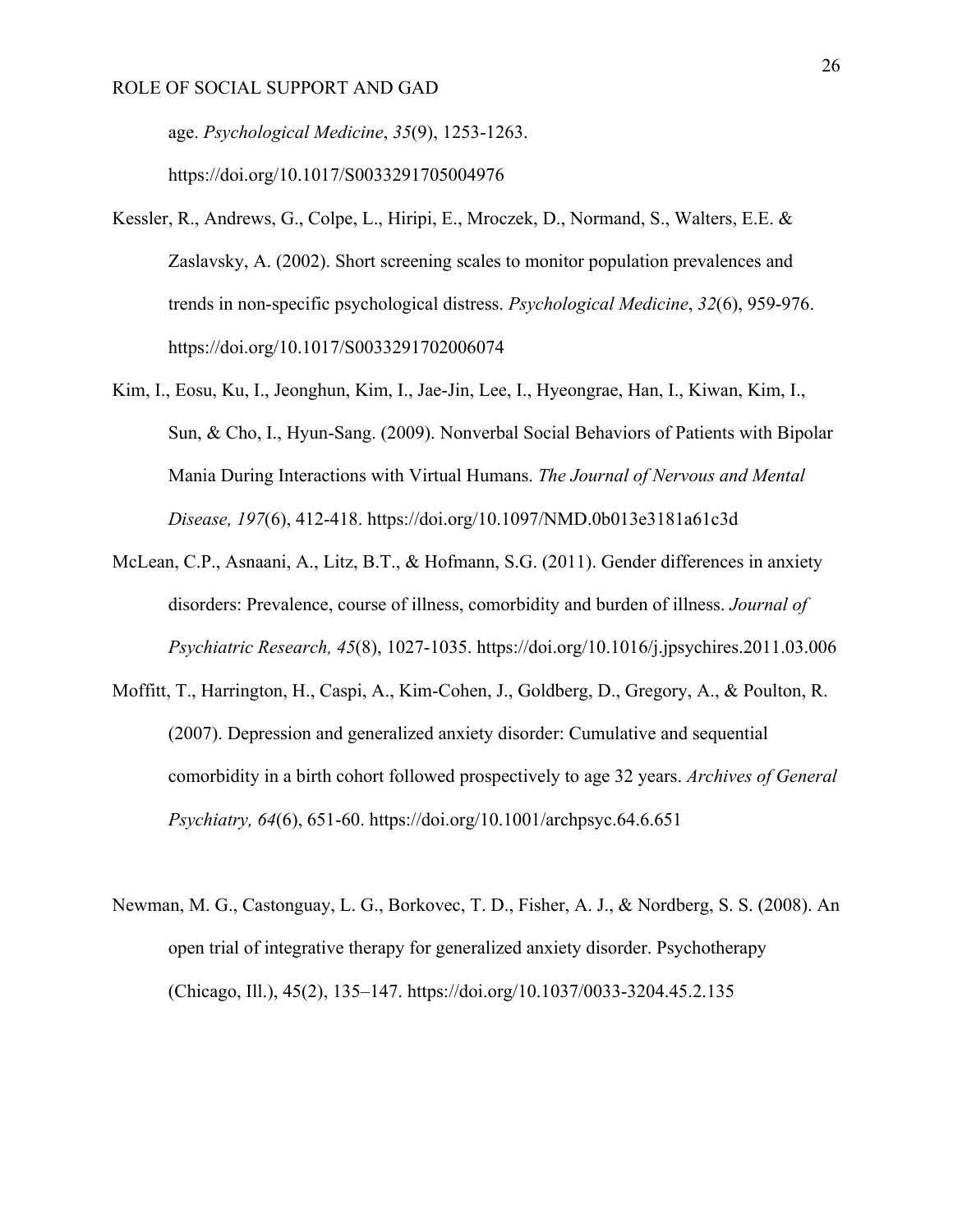- Nolen-Hoeksema, & Aldao. (2011). Gender and age differences in emotion regulation strategies and their relationship to depressive symptoms. *Personality and Individual Differences, 51*(6), 704-708. https://doi.org/10.1016/j.paid.2011.06.012
- Nolen-Hoeksema, S. (2012). Emotion Regulation and Psychopathology: The Role of Gender. *Annual Review of Clinical Psychology, 8*(1), 161-187. https://doi.org/10.1146/annurevclinpsy-032511-143109
- Ociskova, M., Prasko, J., & Sedlackova, Z. (2013). Stigma and self-stigma in patients with anxiety disorders. *Activitas Nervosa Superior Rediviva*, *55*(1-2), 12-18. https://doi.org/10.2147/NDT.S152208
- Ociskova, M., Prasko, J., Kamaradova, D., Grambal, A., & Sigmundova, Z. (2015). Individual correlates of self-stigma in patients with anxiety disorders with and without comorbidities. *Neuropsychiatric Disease and Treatment*, *11*, 1767-79. https://doi.org/10.2147/NDT.S87737
- Ociskova, M., Prasko, J., Vrbova, K., Kasalova, P., Holubova, M., Grambal, A., & Machu, K. (2018). Self-stigma and treatment effectiveness in patients with anxiety disorders – a mediation analysis. Neuropsychiatric Disease and Treatment, 14, 383-392. http://dx.doi.org.qe2a-proxy.mun.ca/10.2147/NDT.S152208
- Olatunji, B.O., Cisler, J.M., & Tolin, D.F. (2007). Quality of life in the anxiety disorders: A meta-analytic review. *Clinical Psychology Review*, *27*(5), 572-581. https://doi.org/10.1016/j.cpr.2007.01.015
- Pollack, M. H., Zaninelli, R., Goddard, A., McCafferty, J. P., Bellew, K. M., Burnham, D. B., & Iyengar, M. K. (2001). Paroxetine in the treatment of generalized anxiety disorder: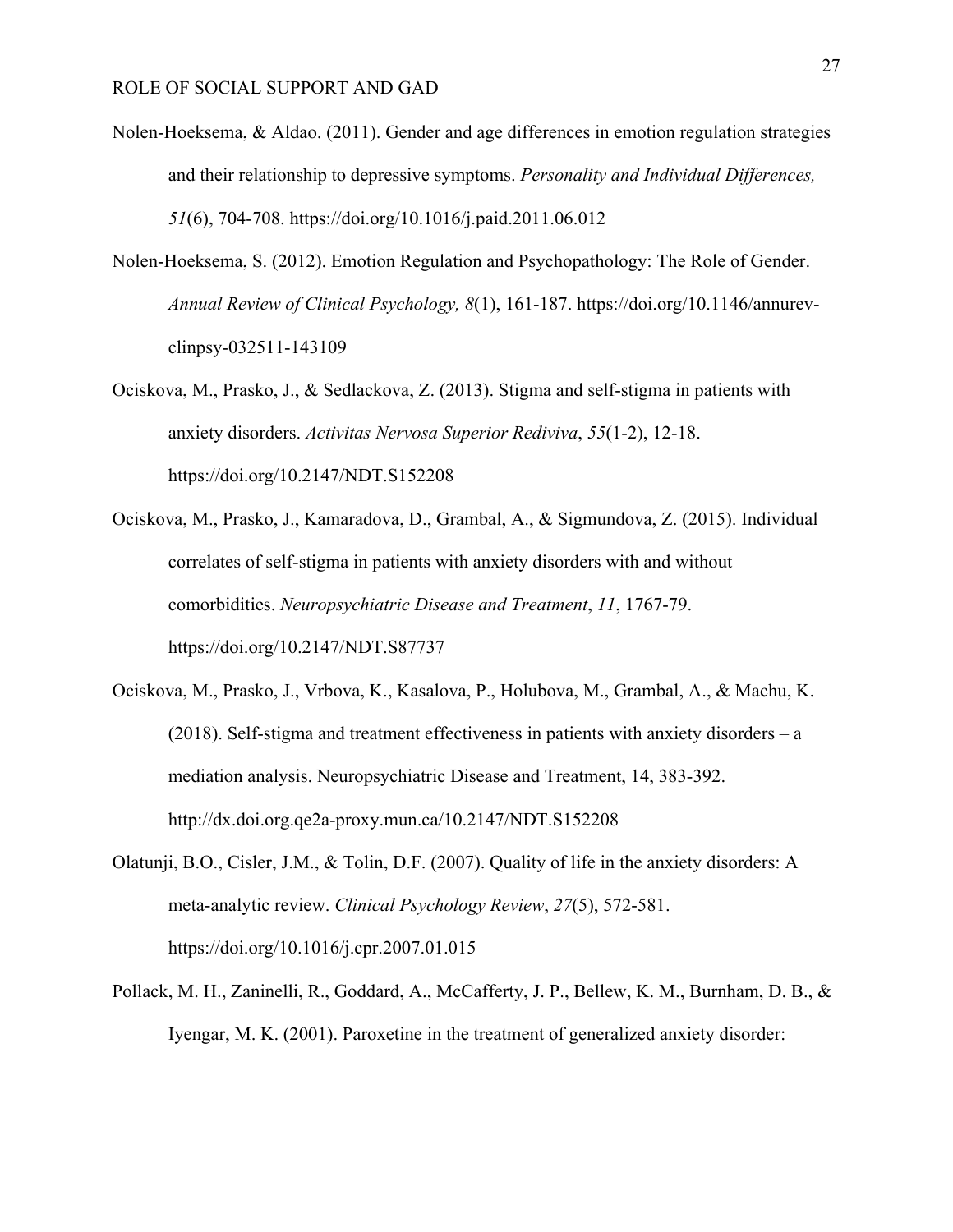Results of a placebo-controlled, flexible-dosage trial. The Journal of Clinical Psychiatry, *62*(5), 350–357. https://doi.org/10.4088/JCP.v62n0508

- Preti, A., Demontis, R., Cossu, G., Kalcev, G., Cabras, F., Moro, M. F., Romano, F., Balestrieri, M., Caraci, F., Dell'Osso, L., Di Sciascio, G., Drago, F., Hardoy, M. C., Roncone, R., Faravelli, C., Gonzalez, C. I. A., Angermayer, M., & Carta, M. G. (2021). The lifetime prevalence and impact of generalized anxiety disorders in an epidemiologic Italian National Survey carried out by clinicians by means of semi-structured interviews. BMC Psychiatry, *21*, 1-8. https://doi.org/10.1186/s12888-021-03042-3
- Regier, D., Narrow, W., & Rae, D. (1990). The epidemiology of anxiety disorders: The Epidemiologic Catchment Area (ECA) experience. *Journal of Psychiatric Research,24*(2), 3-14. https://doi.org/10.1016/0022-3956(90)90031-K
- Reinhold, J.A., Mandos, L.A., Rickels, K., & Lohoff, F.W. (2011). Pharmacological treatment of generalized anxiety disorder. *Expert Opinion on Pharmacotherapy*, *12*(16), 2457-2467.
- Rodriguez, B. F., Weisberg, R.B., Pagano, M.E., Machan, J.T., Culpepper, L., & Keller, M.B. (2004). Frequency and patterns of psychiatric comorbidity in a sample of primary care patients with anxiety disorders. *Comprehensive Psychiatry, 45*(2), 129-137. https://doi.org/10.1016/j.comppsych.2003.09.005
- Roemer, L., & Orsillo, S. (2002). Expanding Our Conceptualization of and Treatment for Generalized Anxiety Disorder: Integrating Mindfulness/Acceptance-Based Approaches with Existing Cognitive-Behavioral Models. *Clinical Psychology: Science and Practice*, *9*(1), 54-68*.* https://doi.org/10.1093/clipsy.9.1.54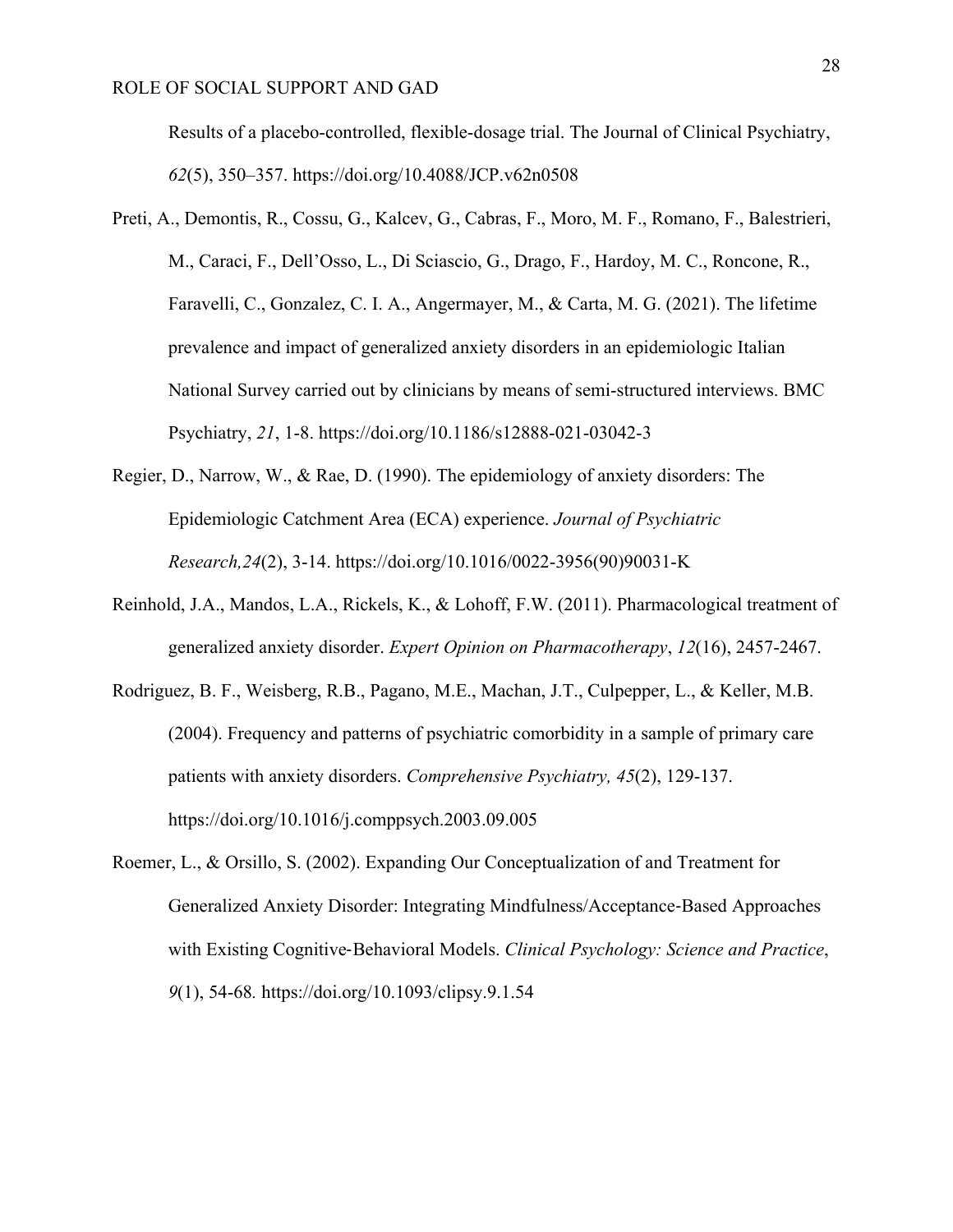- Romans, S., & McPherson, H. (1992). The social networks of bipolar affective disorder patients. *Journal of Affective Disorders, 25*(4)*,* 221-228. https://doi.org/10.1016/0165- 0327(92)90079-L
- Sangalang, C. C., & Gee, G. C. (2012). Depression and Anxiety among Asian Americans: The Effects of Social Support and Strain. *Social Work*, *57*(1), 49-60. https://doi.org/10.1093/sw/swr005
- Saris, I., Aghajani, M., Van Der Werff, S., Van Der Wee, N., & Penninx, B. (2017). Social functioning in patients with depressive and anxiety disorders. *Acta Psychiatrica Scandinavica*, *136*(4), 352-361. https://doi.org/10.1111/acps.12774
- Serretti, A., & Olgiati, P. (2005). Profiles of "manic" symptoms in bipolar I, bipolar II and major depressive disorders. *Journal of Affective Disorders*, *84*(2-3), 159–166. https://doi.org/10.1016/j.jad.2003.09.011
- Sierra, P., Livianos, L., & Rojo, L. (2005). Quality of life for patients with bipolar disorder: Relationship with clinical and demographic variables. *Bipolar Disorders, 7*(2), 159-165. https://doi.org/10.1111/j.1399-5618.2005.00186.x
- Simon, N. (2009). Generalized Anxiety Disorder and Psychiatric Comorbidities Such as Depression, Bipolar Disorder, and Substance Abuse. *The Journal of Clinical Psychiatry, 70*(2), 10-14. https://doi.org/10.4088/JCP.s.7002.02
- Statistics Canada (2013). Canadian Community Health Survey (CCHS)- Mental Health. Statistics Canada, Ottawa.
- Tamres, L., Janicki, D., & Helgeson, V. (2002). Sex Differences in Coping Behavior: A Meta-Analytic Review and an Examination of Relative Coping. *Personality and Social Psychology Review, 6*(1), 2-30. https://doi.org/10.1207/S15327957PSPR0601\_1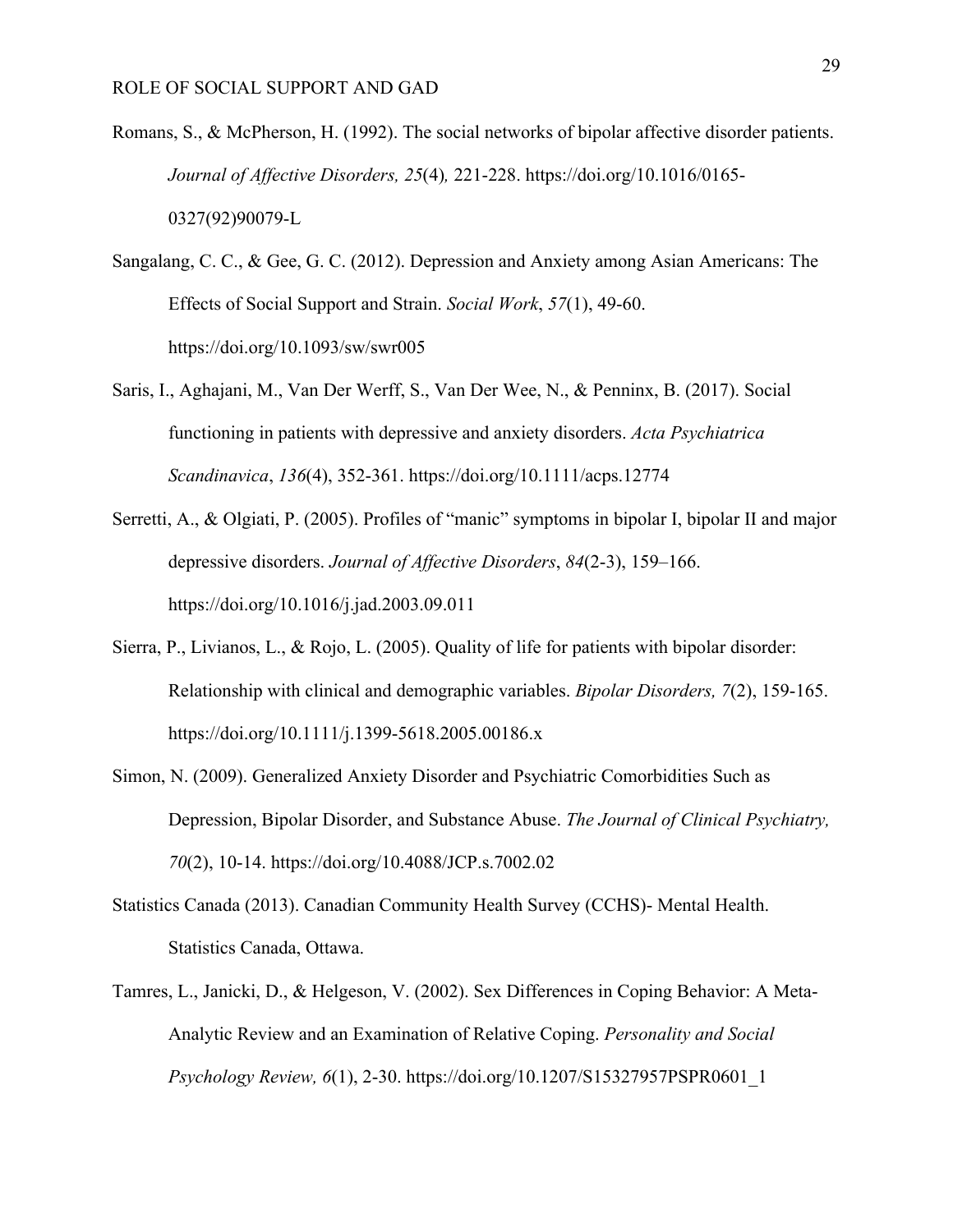- Valderas, J. M., Starfield, B., Sibbald, B., Salisbury, C., & Roland, M. (2009). Defining comorbidity: implications for understanding health and health services. Annals of family medicine, 7(4), 357–363. https://doi.org/10.1370/afm.983
- Vasiliadis, H. M., Chudzinski, V. G., Gontijo-Guerra, S., & Préville, M. (2015). Screening instruments for a population of older adults: The 10-item Kessler Psychological Distress Scale (K10) and the 7-item Generalized Anxiety Disorder Scale (GAD-7). *Psychiatry Research, 228*, 89-94. https://doi.org/10.1093/geront/gnv482.03
- Veseth, M., Binder, P., Borg, M., & Davidson, L. (2012). Toward Caring for Oneself in a Life of Intense Ups and Downs: A Reflexive-Collaborative Exploration of Recovery in Bipolar Disorder. *Qualitative Health Research, 22*(1), 119-133. https://doi.org/10.1177/1049732311411487
- Walsh, A. & Fowler, K. (2019) Examining the Influence of Social Support on Psychological Distress in a Canadian Population with Symptoms of Mania. Psychiatric Quarterly. https://doi.org/10.1007/s11126-019-09674-9.
- Warren, C., Fowler, D., Speed, K., & Walsh, D. (2018). The influence of social support on psychological distress in Canadian adults with bipolar disorder. Social Psychiatry and Psychiatric Epidemiology, *53*(8), 815-821. https://doi.org/10.1007/s00127-018-1529-7
- Wittchen, H., Kessler, R., Beesdo, K., & Kruase, P. (2002). Generalized anxiety and depression in primary care: Prevalence, recognition, and management. *The Journal of Clinical Psychiatry, 63*, 24.
- World Health Organization. (1992). International classification of diseases and related health problems (10th rev.). Geneva: World Health Organization.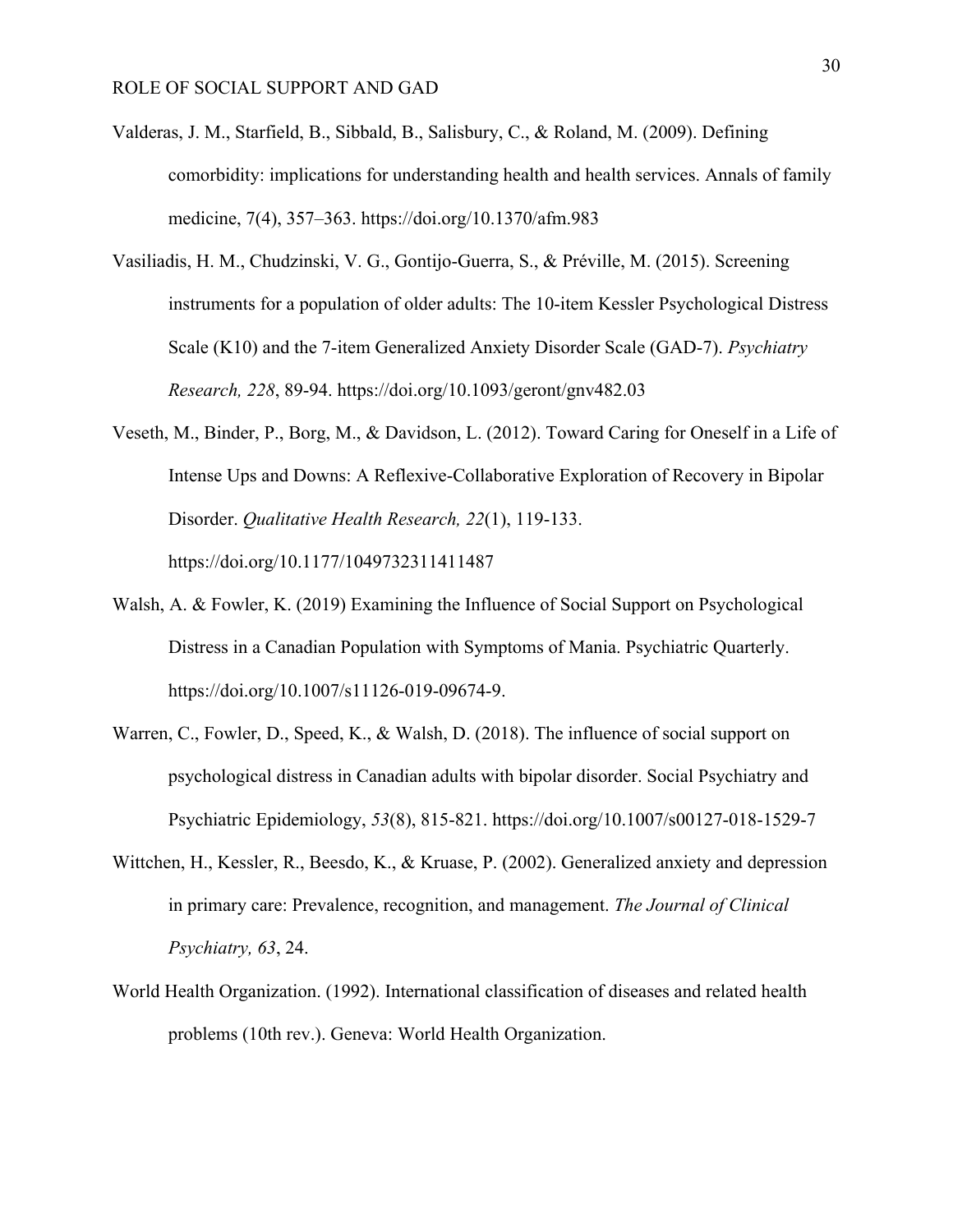# **Tables**

*Table 1.* Means for Social Support, Subtypes of Support, and Psychological Distress Between Individuals with GAD and Those in the Overall CCHS Sample.

|                         | <b>GAD</b><br>$(n=1956)$ |           |       | <b>CCHS</b><br>sample<br>$(n=16,238)$ | Sig.   |
|-------------------------|--------------------------|-----------|-------|---------------------------------------|--------|
| Variable                | M                        | <b>SD</b> | M     | SD                                    |        |
| Social Provisions Scale | 34.53                    | 5.393     | 36.12 | 4.330                                 | $\ast$ |
| Attachment              | 6.98                     | 1.221     | 7.27  | 1.00                                  | $\ast$ |
| Guidance                | 7.06                     | 1.257     | 7.33  | 1.00                                  | $\ast$ |
| Reliable alliance       | 7.14                     | 1.141     | 7.38  | 0.92                                  | $\ast$ |
| Social integration      | 6.56                     | 1.371     | 7.02  | 1.09                                  | *      |
| Reassurance of worth    | 6.71                     | 1.255     | 7.04  | 1.01                                  | $\ast$ |
| Psychological distress  | 12.04                    | 7.903     | 7.04  | 1.01                                  | $\ast$ |

\**p*<.001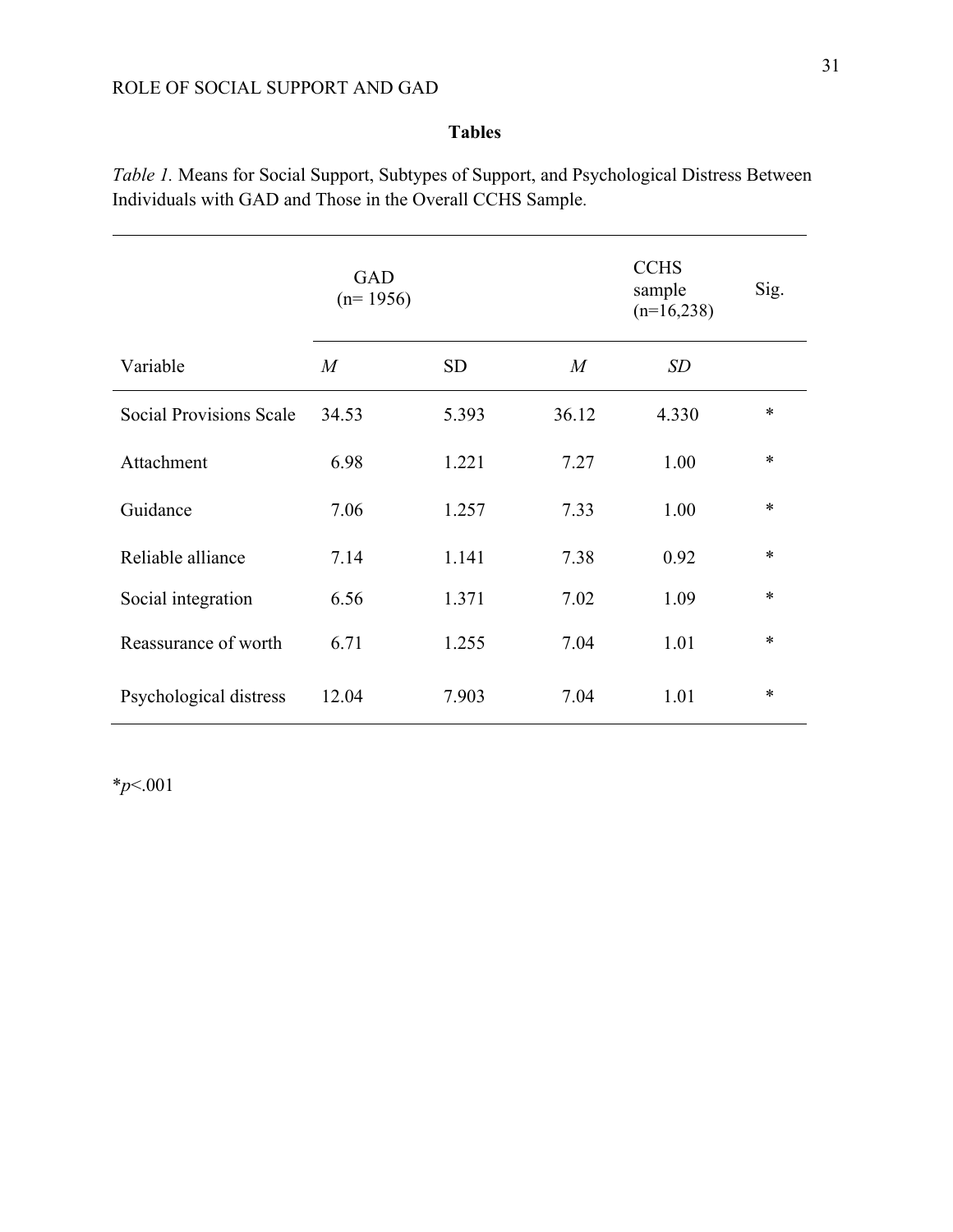|                               | Males<br>$(n=646)$ |           |                  | Females<br>$(n=1310)$ | Sig.   |
|-------------------------------|--------------------|-----------|------------------|-----------------------|--------|
| Variable                      | $\boldsymbol{M}$   | <b>SD</b> | $\boldsymbol{M}$ | SD                    |        |
| <b>Social Provision Scale</b> | 33.73              | 5.600     | 34.92            | 5.245                 | $\ast$ |
| Attachment                    | 6.75               | 1.320     | 7.10             | 1.153                 | $\ast$ |
| Guidance                      | 6.92               | 1.330     | 7.13             | 1.214                 | $\ast$ |
| Reliable alliance             | 7.01               | 1.171     | 7.20             | 1.121                 | $\ast$ |
| Social integration            | 6.41               | 1.332     | 6.64             | 1.385                 | $\ast$ |
| Reassurance of worth          | 6.60               | 1.324     | 6.76             | 1.216                 | $\ast$ |
| Psychological distress        | 12.46              | 7.885     | 11.83            | 7.907                 |        |

*Table 2*. Means for Social Support, Subtypes of Support, and Psychological Distress Between Males and Females with GAD.

\**p*<.001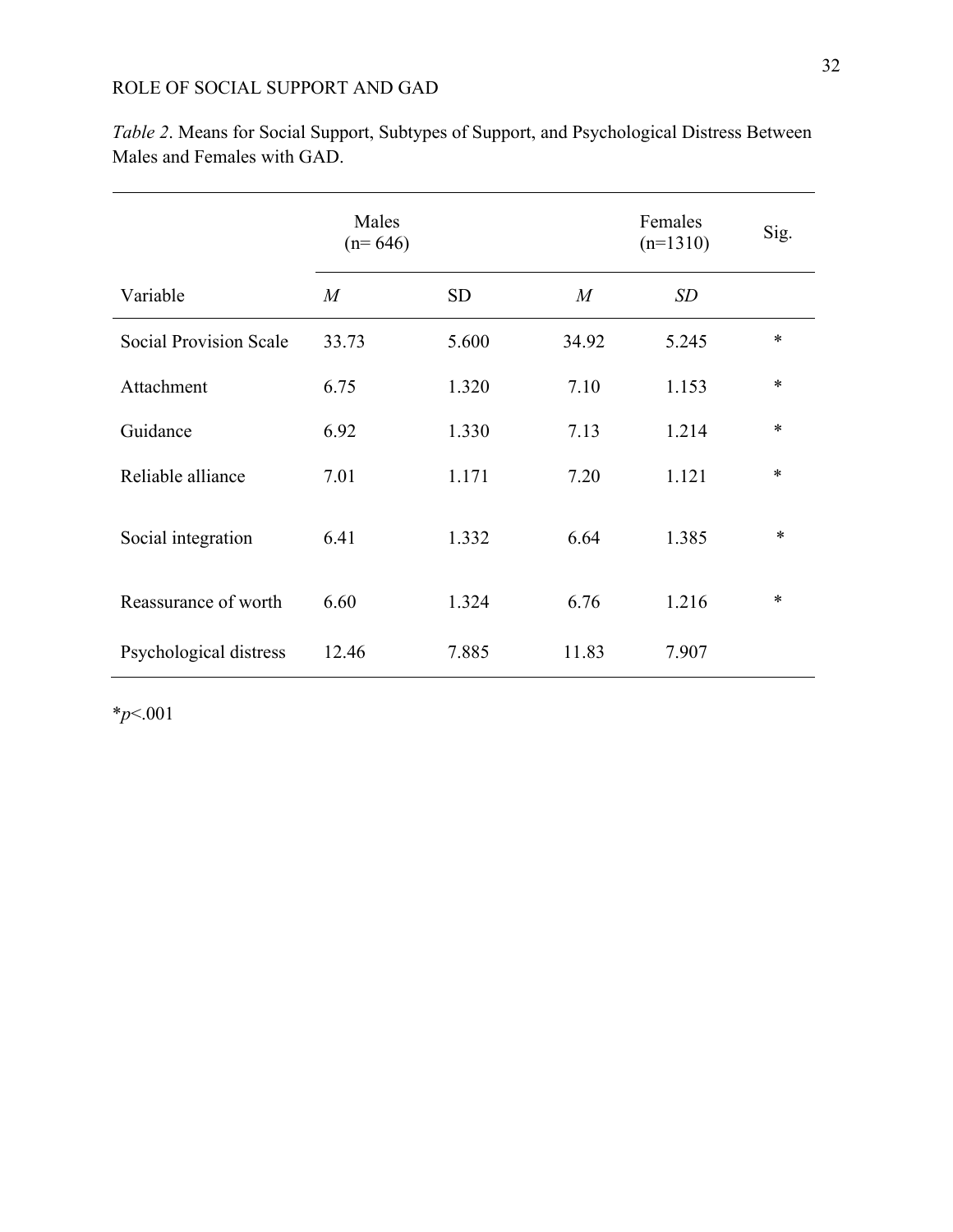| Variable | <i>Step</i>    | Predictors           | B        | SE    | $\mathbf R$ | $R^2$   |
|----------|----------------|----------------------|----------|-------|-------------|---------|
|          | 1              | Social Integration   | $-2.290$ | .123  | $-.405$     | $.164*$ |
|          | $\overline{2}$ | Social Integration   | $-2.071$ | .126  | $-.366$     | $.184*$ |
|          |                | Total Income         | $-.651$  | .097  | $-.1.49$    |         |
|          | 3              | Depression           | $-1.426$ | .159  | $-.252$     | $.204*$ |
|          |                | <b>Total Income</b>  | $-.635$  | .096  | $-.146$     |         |
|          |                | Guidance             | $-1.127$ | .172  | $-.181$     |         |
|          | $\overline{4}$ | Social Integration   | $-1.441$ | .157  | $-.255$     | $.219*$ |
|          |                | <b>Total Income</b>  | $-.553$  | .096  | $-.127$     |         |
|          |                | Guidance             | $-1.189$ | .170  | $-.191$     |         |
|          |                | Age                  | $-.977$  | .067  | $-.125$     |         |
|          | 5              | Social Integration   | $-1.196$ | .0175 | $-.211$     | $.224*$ |
|          |                | <b>Total Income</b>  | $-.522$  | .096  | $-.120$     |         |
|          |                | Guidance             | $-.987$  | .181  | $-.158$     |         |
|          |                | Age                  | $-.401$  | .067  | $-.127$     |         |
|          |                | Reassurance of Worth | .598     | .187  | $-.097$     |         |

*Table 3*. Summary of Stepwise Regression Analysis for Variables Predicting Psychological Distress for the GAD Sample.

Note: *N*=1956 \**p*<.001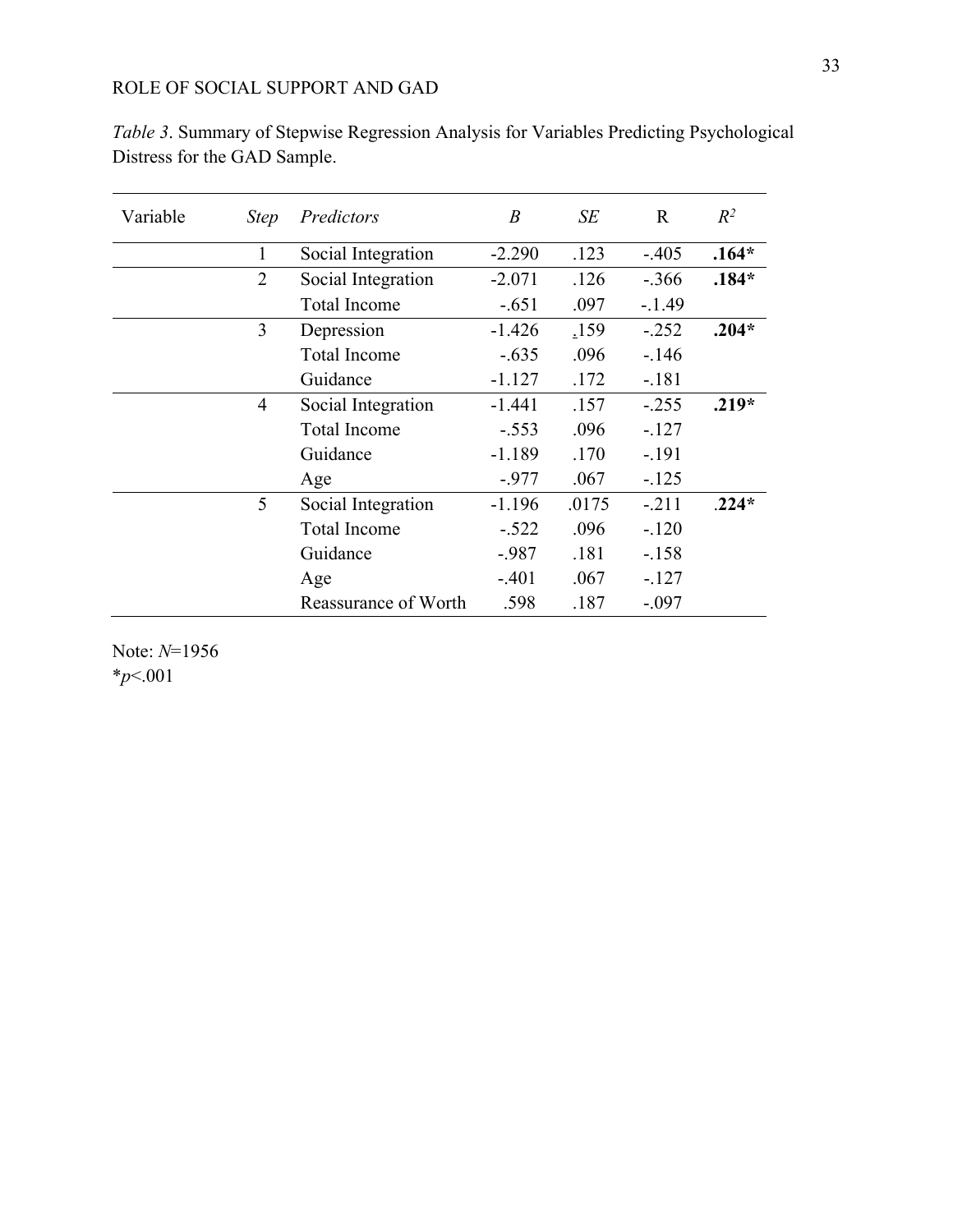| Variable | <i>Step</i>    | Predictors           | $\boldsymbol{B}$ | SE   | R       | $R^2$   |
|----------|----------------|----------------------|------------------|------|---------|---------|
|          | 1              | Social Integration   | $-2.616$         | .217 | $-.445$ | $.198*$ |
|          | $\overline{2}$ | Social Integration   | $-2.221$         | .214 | $-.377$ | $.269*$ |
|          |                | <b>Total Income</b>  | $-1.242$         | .164 | $-.275$ |         |
|          | 3              | Social Integration   | $-1.374$         | .276 | $-.234$ | $.300*$ |
|          |                | <b>Total Income</b>  | $-1.269$         | .161 | $-.281$ |         |
|          |                | Reliable Alliance    | $-1.494$         | .293 | $-.227$ |         |
|          | 4              | Social Integration   | $-1.003$         | .289 | $-.170$ | $.312*$ |
|          |                | <b>Total Income</b>  | $-1.231$         | .160 | $-.272$ |         |
|          |                | Reliable Alliance    | $-1.176$         | .307 | $-.178$ |         |
|          |                | Reassurance of Worth | $-.887$          | 2.76 | $-.151$ |         |
|          | 5              | Social Integration   | $-1.070$         | .289 | $-.182$ | $.319*$ |
|          |                | <b>Total Income</b>  | $-1.141$         | .163 | $-.253$ |         |
|          |                | Reliable Alliance    | 1.121            | .306 | $-.170$ |         |
|          |                | Reassurance of Worth | $-.946$          | .275 | $-.161$ |         |
|          |                | Age                  | $-.285$          | .111 | $-.090$ |         |

*Table 4*. Summary of Stepwise Regression Analysis for Variables Predicting Psychological Distress in Males with GAD.

Note: *N*=646 \**p*<.001